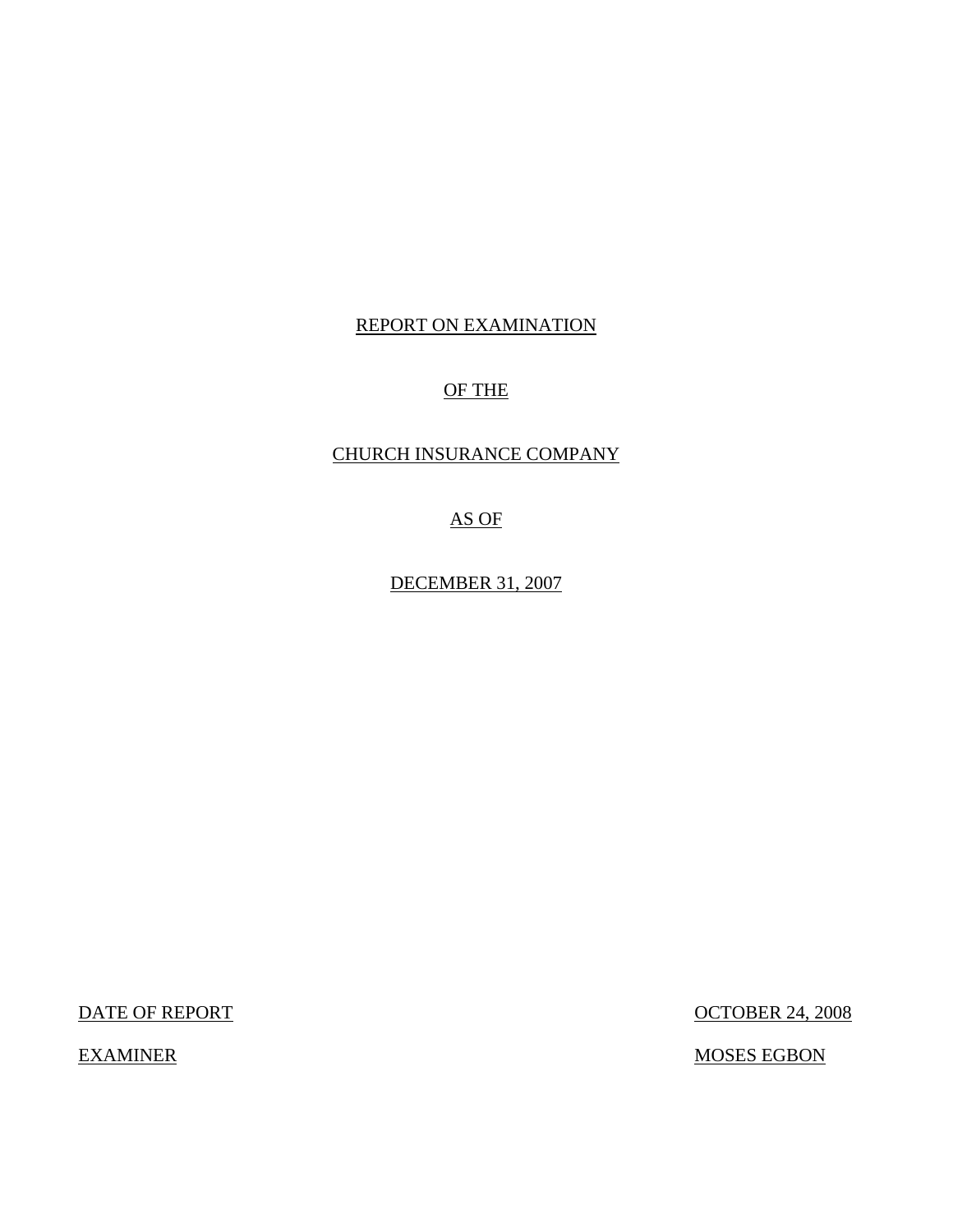# TABLE OF CONTENTS

# ITEM NO. PAGE NO.

| 1. | Scope of examination                                                                                                                                                                                                         | $\overline{2}$                          |
|----|------------------------------------------------------------------------------------------------------------------------------------------------------------------------------------------------------------------------------|-----------------------------------------|
| 2. | <b>Description of Company</b>                                                                                                                                                                                                | 3                                       |
| 3. | A. Management<br>B. Territory and plan of operation<br>C. Business strategy plan<br>D. Reinsurance<br>E. Holding company system<br>F. Significant operating ratios<br>G. Accounts and records<br><b>Financial statements</b> | 4<br>5<br>7<br>7<br>9<br>11<br>12<br>14 |
|    | A. Balance sheet<br>B. Underwriting and investment exhibit                                                                                                                                                                   | 14<br>15                                |
| 4  | Losses and loss adjustment expenses                                                                                                                                                                                          | 17                                      |
| 5  | Market conduct activities                                                                                                                                                                                                    | 17                                      |
| 6. | Compliance with prior report on examination                                                                                                                                                                                  | 18                                      |
| 7. | Summary of comments and recommendations                                                                                                                                                                                      | 21                                      |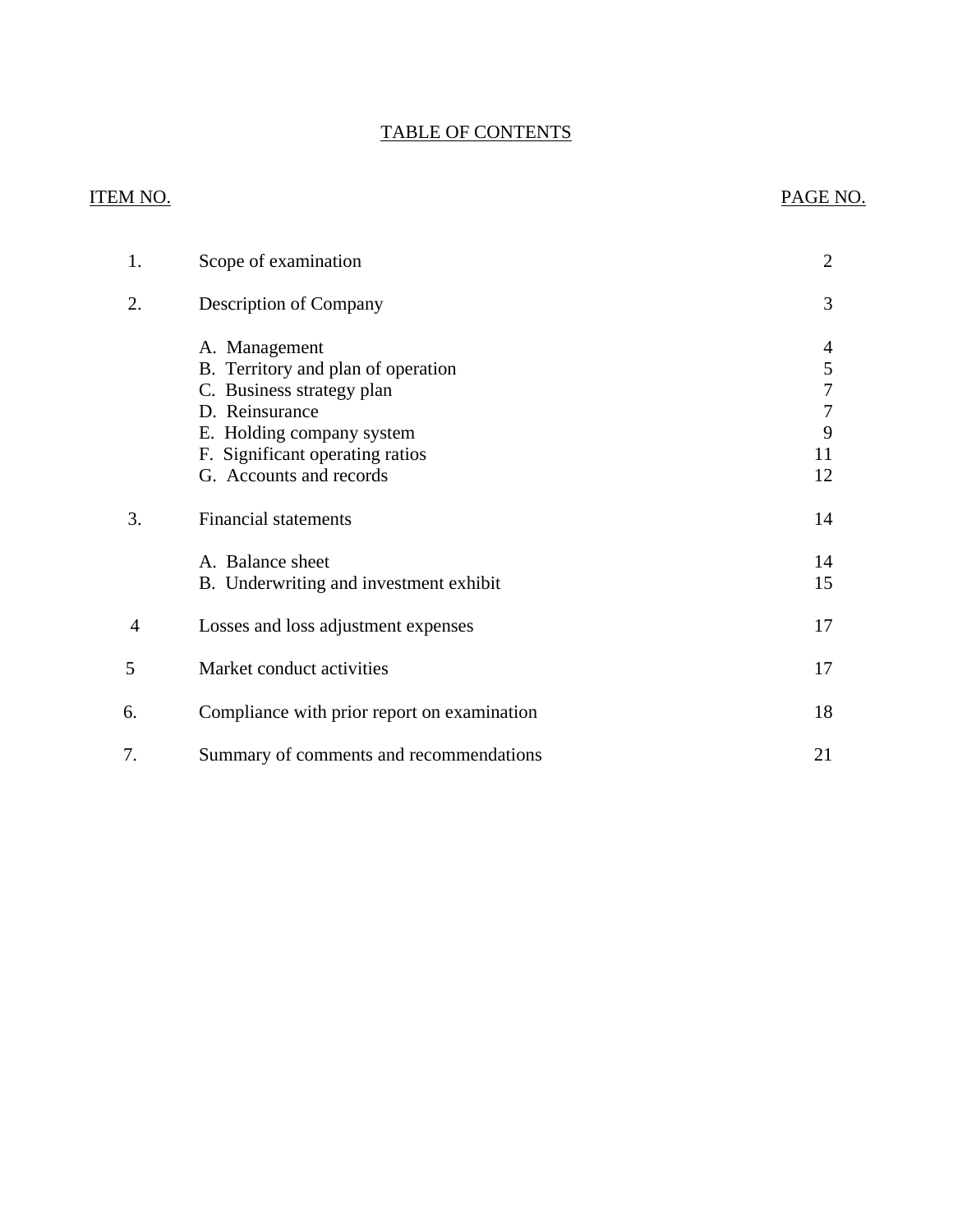

STATE OF NEW YORK INSURANCE DEPARTMENT 25 BEAVER STREET NEW YORK, NEW YORK 10004

October 24, 2008

Honorable Eric Dinallo Superintendent of Insurance Albany, New York 12257

Sir:

Pursuant to the requirements of the New York Insurance Law, and in compliance with the instructions contained in Appointment Number 22699 dated December 11, 2007 attached hereto, I have made an examination into the condition and affairs of Church Insurance Company as of December 31, 2007, and submit the following report thereon.

Wherever the designations "the Company", "Church" or "CIC" appear herein without qualification, they should be understood to indicate Church Insurance Company.

Wherever the term "Department" appears herein without qualification, it should be understood to mean the New York Insurance Department.

The examination was conducted at the Company's administrative offices located at 445 Fifth Avenue, New York, New York 10016.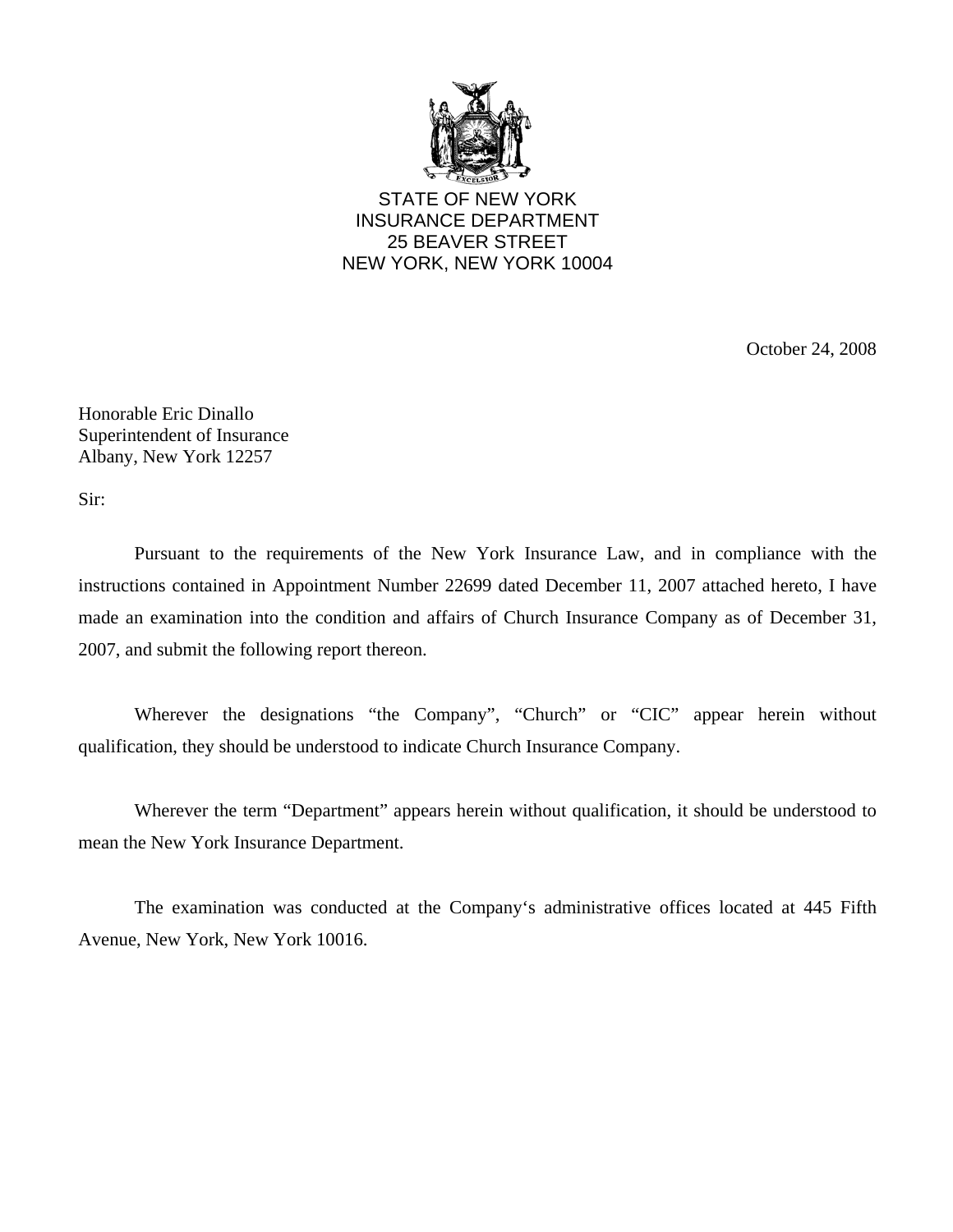#### 1. **SCOPE OF EXAMINATION**

<span id="page-3-0"></span>The previous examination was conducted as of December 31, 2002. This examination covered the five-year period from January 1, 2003 through December 31, 2007. Transactions occurring subsequent to this period were reviewed where deemed appropriate by the examiner.

This examination was conducted in accordance with the National Association of Insurance Commissioners ("NAIC") Financial Condition Examiners Handbook. The Handbook requires that we plan and perform the examination to evaluate the financial condition and identify prospective risks of the Company by obtaining information about the company including corporate governance, identifying and assessing inherent risks within the Company and evaluating system controls and procedures used to mitigate those risks. This examination also includes assessing the principles used and significant estimates made by management, as well as evaluating the overall financial statement presentation, management's compliance with Statutory Accounting Principles and annual statement instructions when applicable to domestic state regulations.

All accounts and activities of the company were considered in accordance with the riskfocused examination process. This examination also included a review and evaluation of the Company's own control environment assessment and evaluation based upon the Company's Sarbanes Oxley documentation and testing. The examiners also relied upon audit work performed by the Company's independent public accountants when appropriate.

This examination report includes a summary of significant findings for the following items as called for in the Financial Condition Examiners Handbook of the NAIC:

> History of Company Management and control Corporate records Territory and plan of operation Business in force by states Loss experience Reinsurance Accounts and records Financial statements Market Conduct Activities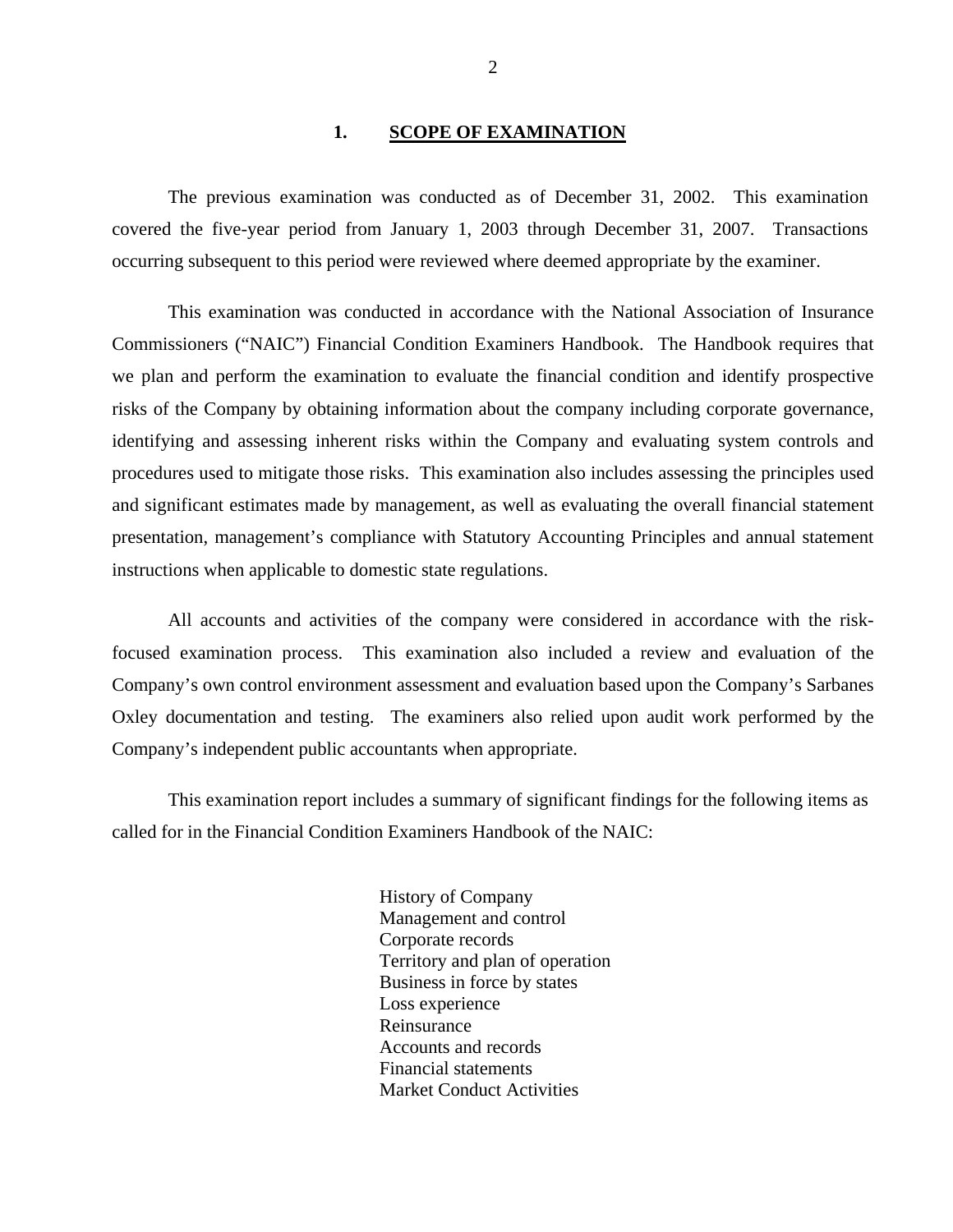A review was also made to ascertain what action was taken by the Company with regard to comments and recommendations contained in the prior report on examination.

This report on examination is confined to financial statements and comments on those matters which involve departures from laws, regulations or rules, or which are deemed to require explanation or description.

#### **2. DESCRIPTION OF COMPANY**

The Company was incorporated in April 13, 1929, under the laws of New York as "The Church Properties Fire Insurance Corporation" and was licensed to write insurance on May 1, 1929. The name was changed to "The Church Fire Insurance Corporation" on June 3, 1947 and the present title was adopted on January 28, 1966.

The Company is a wholly-owned subsidiary of The Church Pension Fund ("Fund"), which was charted in 1914 in the state of New York. Its incorporator and their successors are authorized to administer the clergy pension system of the Episcopal Church, including pension, insurance, annuities, accident, health and other programs. The Fund began operations in 1917 and subsequently, affiliated corporations were formed as its activities expanded. The affiliates include Church Publishing Incorporated, Church Life Insurance Corporation, Church Insurance Company, Church Insurance of Vermont and Church Agency Corporation. All operations of The Church Pension Fund and affiliates, otherwise know as The Church Pension Group, are governed by The Fund's board of trustees.

At December 31, 2007, capital paid in was \$15,000,000 consisting of 150,000 shares of common stock at \$100 par value per share. Gross paid in and contributed surplus was \$46,100,000. Gross paid-in and contributed surplus increased by \$19,000.000 during the examination period, as follows:

| Year                 | Description                                                                                     |                           | Amount       |
|----------------------|-------------------------------------------------------------------------------------------------|---------------------------|--------------|
| 2002<br>2003<br>2004 | Beginning gross paid in and contributed surplus<br>Surplus contribution<br>Surplus contribution | \$13,000,000<br>6,000,000 | \$27,100,000 |
|                      | <b>Total Surplus Contributions</b>                                                              |                           | 19,000,000   |
| 2007                 | Ending gross paid in and contributed surplus                                                    |                           | \$46,100,000 |

3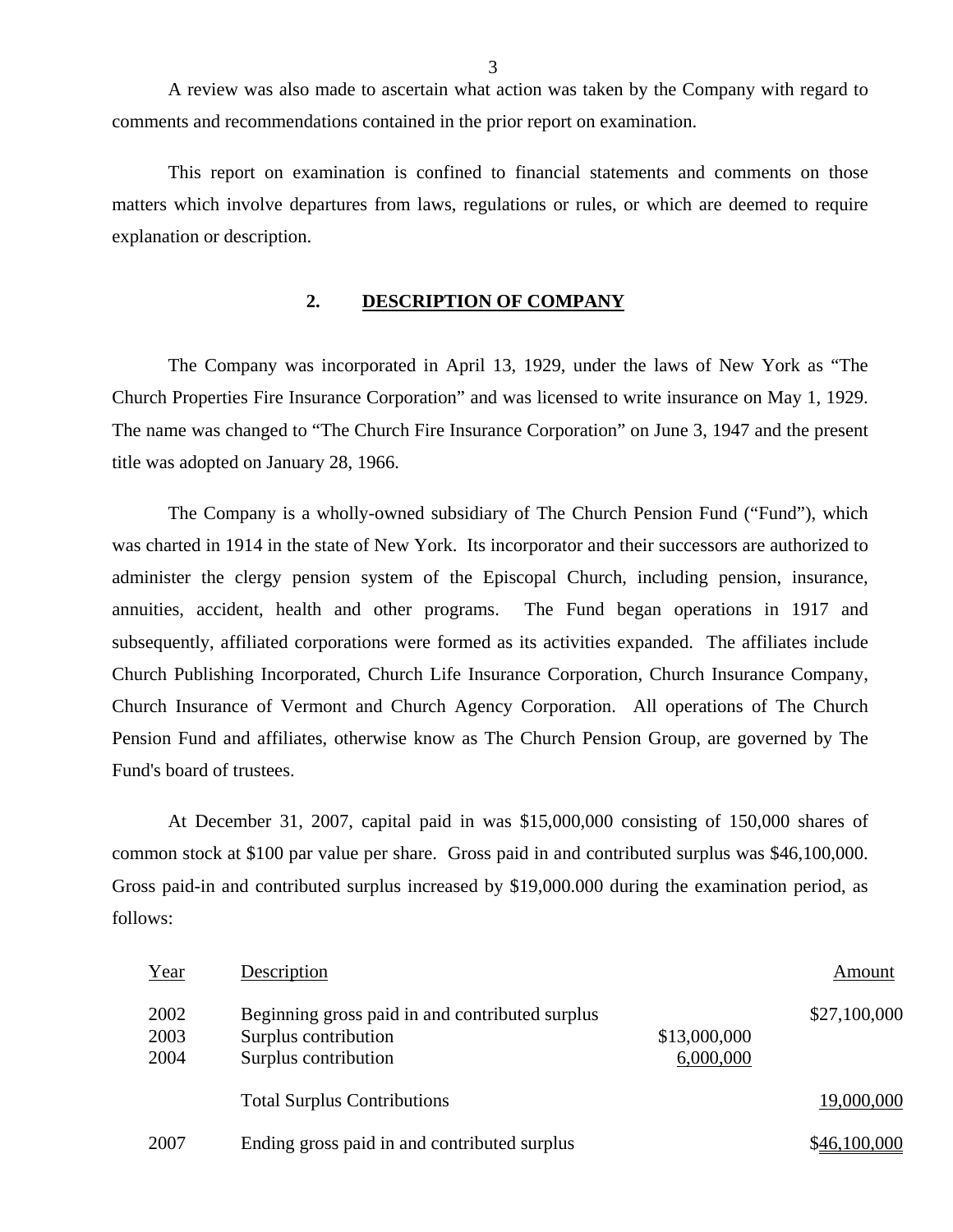<span id="page-5-0"></span>A. Management

Pursuant to the Company's charter and by-laws, management of the Company is vested in a board of directors consisting of not less than thirteen nor more than fifteen members. The board met twice during each calendar year. At December 31, 2007, the board of directors was comprised of the following fifteen members:

| <b>Name and Residence</b>              | <b>Principal Business Affiliation</b>       |
|----------------------------------------|---------------------------------------------|
| The Very Reverend Martin L. Agnew, Jr. | Dean (retired),                             |
| Bullard, TX                            | St. Mark's Cathedral                        |
| Sheridan C. Biggs<br>Quaker Street, NY | Retired                                     |
| David L. Brigham                       | Former President & Chief Executive Officer, |
| Weston, VT                             | J.P. Morgan Investment Management           |
| Vincent C. Currie, Jr.                 | Administrator,                              |
| Pensacola, FL                          | Diocese of the Central Gulf Coast           |
| James Forsyth                          | Controller,                                 |
| San Francisco, CA                      | Diocese of California                       |
| The Reverend Canon Carlson Gerdau      | Canon to the Primate & Presiding Bishop,    |
| New York, NY                           | The Episcopal Church Center                 |
| <b>Canon Karen Hanson</b>              | Finance and Resource Development,           |
| Rochester, NY                          | <b>Episcopal Diocese of Rochester</b>       |
| The Right Reverend Robert H. Johnson   | Bishop (retired),                           |
| Asheville, NC                          | Diocese of Western North Carolina           |
| Michael J. Kerr                        | Treasurer,                                  |
| Richmond, VA                           | Diocese of Virginia                         |
| Joon D. Matsumura                      | Former Comptroller,                         |
| Yorba Linda, CA                        | Diocese of Los Angeles                      |
| The Right Reverend Claude E. Payne     | Bishop (retired),                           |
| Salado, TX                             | Diocese of Texas                            |
| Diane B. Pollard                       | Independent Benefits,                       |
| New York, NY                           | Human Resources Consultant                  |
| The Reverend Canon Joseph Seville      | Canon to the Ordinary,                      |
| Harrisburg, PA                         | Episcopal Diocese of Central Pennsylvania   |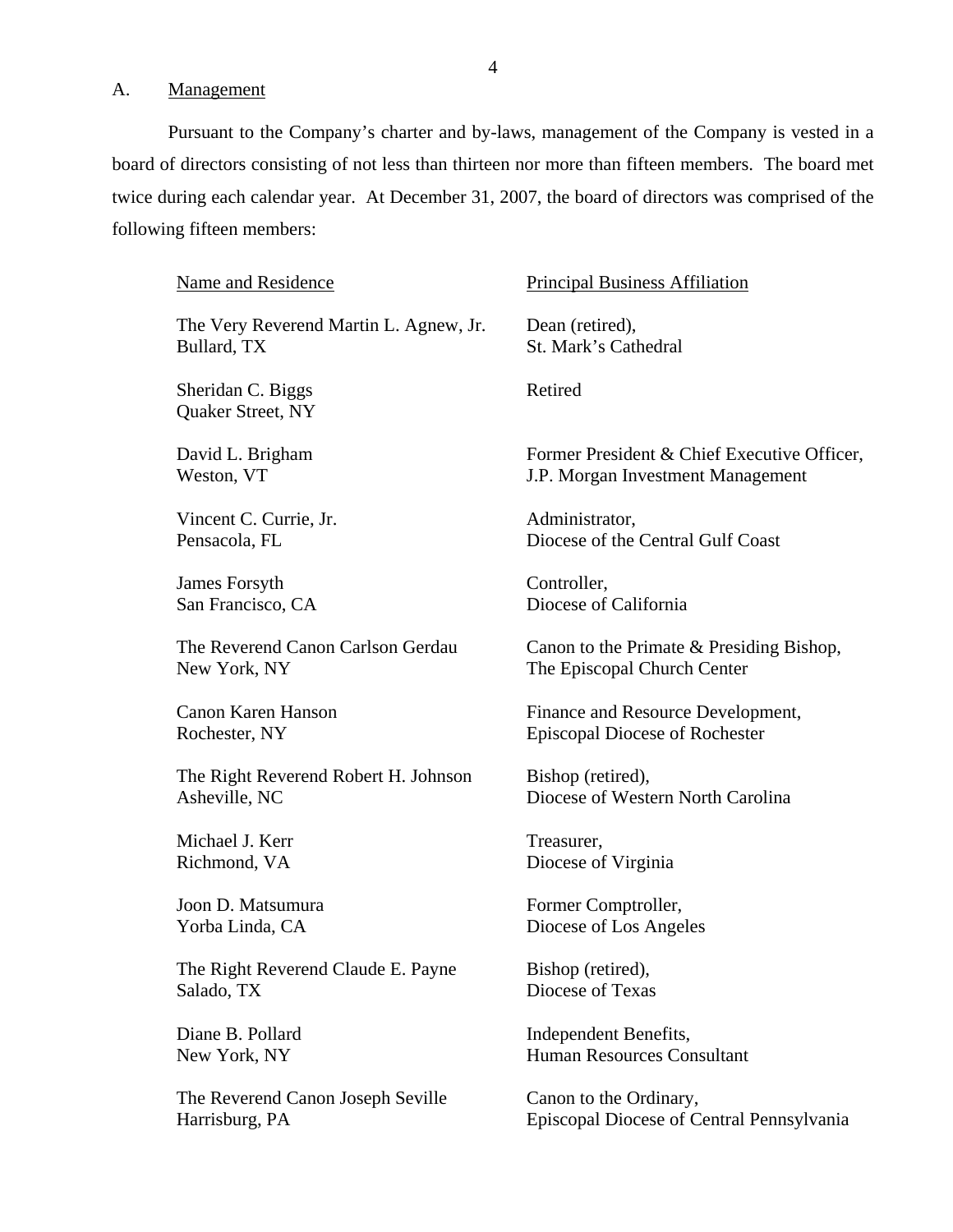| Name and Residence        | <b>Principal Business Affiliation</b> |
|---------------------------|---------------------------------------|
| Thomas Dennis Sullivan II | President,                            |
| New York, NY              | <b>Church Insurance Company</b>       |
| Cecil Wray Esq.           | Partner (retired),                    |
| New York, NY              | Debevoise & Plimpton                  |

A review of the minutes of the board of directors' meetings held during the examination period indicated that the meetings were generally well attended.

As of December 31, 2007, the principal officers of the Company were as follows:

| Name                      | Title                        |
|---------------------------|------------------------------|
| Thomas Dennis Sullivan II | President                    |
| Barton T. Jones, Esq.     | Secretary                    |
| Daniel A. Kasle           | Treasurer                    |
| Robert J. Ansalone        | <b>Senior Vice President</b> |
| D. Roderick Webster       | <b>Senior Vice President</b> |

#### B. Territory and Plan of Operation

As of December 31, 2007, the Company was licensed to write business in thirty-seven states. The Company's major line of business was commercial multiple peril. All of the Company's direct premiums were produced through its affiliate, Church Insurance Agency Corporation.

As of the examination date, the Company was authorized to transact the kinds of insurance as defined in the following numbered paragraphs of Section 1113(a) of the New York Insurance Law:

| Paragraph | Line of Business                               |
|-----------|------------------------------------------------|
| 4         | Fire                                           |
| 5         | Miscellaneous property                         |
| 6         | Water damage                                   |
| 7         | Burglary and theft                             |
| 8         | <b>Glass</b>                                   |
| 9         | Boiler and machinery                           |
| 10        | Elevator                                       |
| 12        | Collision                                      |
| 13        | Personal injury liability                      |
| 14        | Property damage liability                      |
| 15        | Workers' compensation and employers' liability |
| 16        | Fidelity and surety                            |
| 19        | Motor vehicle and aircraft physical damage     |
| 20        | Marine and inland marine                       |
| 21        | Marine protection and indemnity                |

5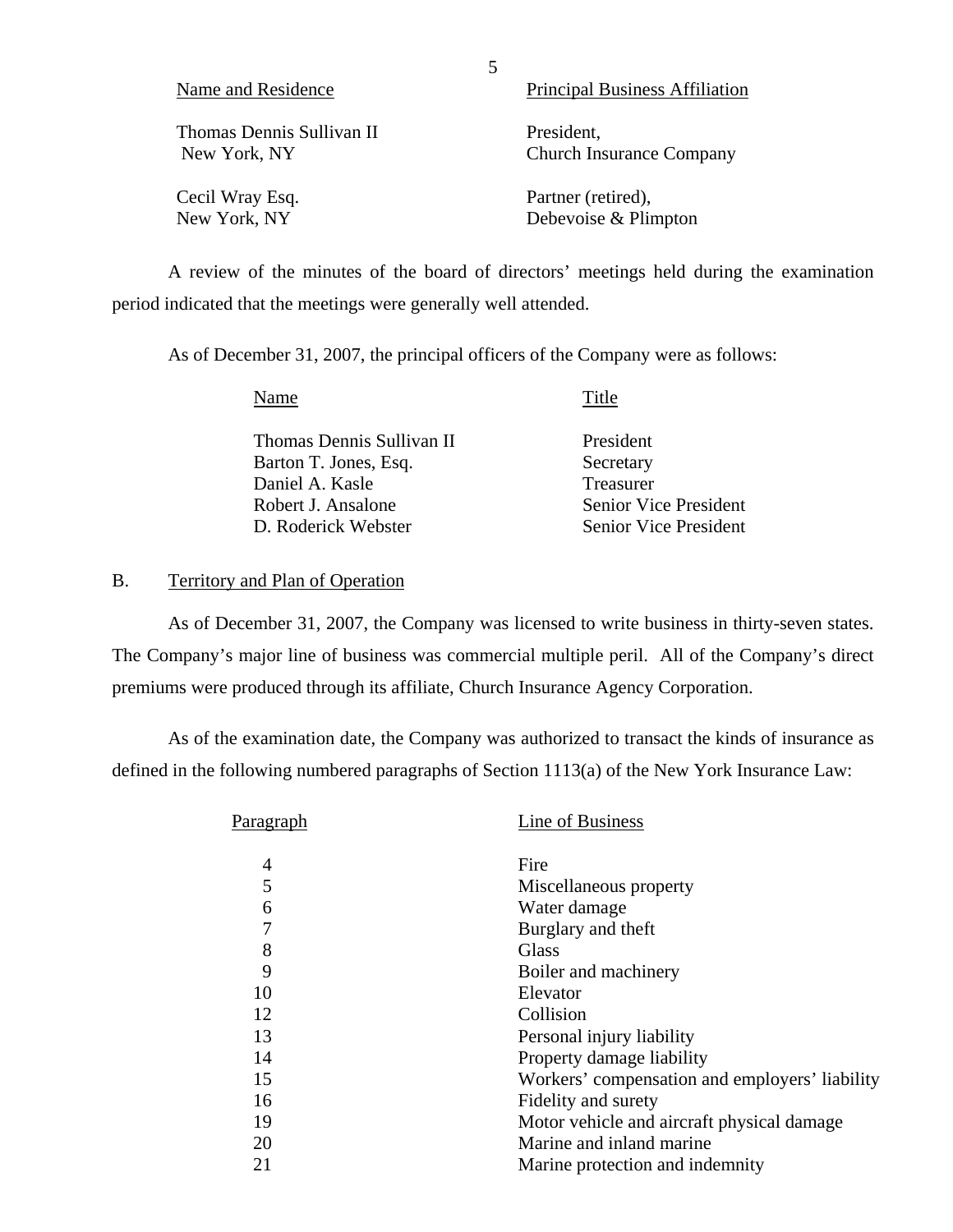In addition, the Company is licensed to write such workers' compensation insurance as may be incidental to coverage contemplated under paragraphs 20 and 21 of Section 1113(a) New York Insurance law, including insurances described in the Longshoremen's and Harbor Workers Compensation Act (Public Law 803 69<sup>th</sup> Congress, as amended; 33 USC Section 901 et seq. as amended).

Based on the lines of business for which the Company is licensed and the Company's current capital structure, and pursuant to the requirements of Articles 13 and 41 of the New York Insurance Law, the Company is required to maintain a minimum surplus to policyholders in the amount of \$1,850,000.

The following schedule shows the direct premiums written by the Company both in total and in New York for the period under examination:

| Direct Premiums Written |                |                            |                                                                                |  |  |
|-------------------------|----------------|----------------------------|--------------------------------------------------------------------------------|--|--|
| Calendar Year           | New York State | <b>Total United States</b> | Premiums Written in New York State as a<br>Percentage of United States Premium |  |  |
| 2003                    | \$4,272,946    | \$14,526,563               | 29%                                                                            |  |  |
| 2004                    | \$4,698,251    | \$12,346,052               | 38%                                                                            |  |  |
| 2005                    | \$4,754,576    | \$8,680,796                | 55%                                                                            |  |  |
| 2006                    | \$5,001,895    | \$6,659,604                | 75%                                                                            |  |  |
| 2007                    | \$4,273,416    | \$4,886,370                | 87%                                                                            |  |  |

#### Premium Writings in Unlicensed States

The five prior reports on examination mentioned that the Company's practice of writing business in jurisdiction in which it was not licensed to do so. The Company continued this practice during the period covered by this examination. The Company reported a total of \$163,816 in direct premiums written in jurisdictions in which it was not licensed. The jurisdictions and amount of direct premiums written are as follows:

| Jurisdiction | Direct Premiums Written |
|--------------|-------------------------|
| Arkansas     | \$<br>222               |
| Delaware     | 2,982                   |
| Hawaii       | 93,796                  |
| Kentucky     | 6,862                   |
| Louisiana    | 54,336                  |
| New Mexico   | 1,006                   |
| Oklahoma     | 3,901                   |
| Washington   | 711                     |
| Total        |                         |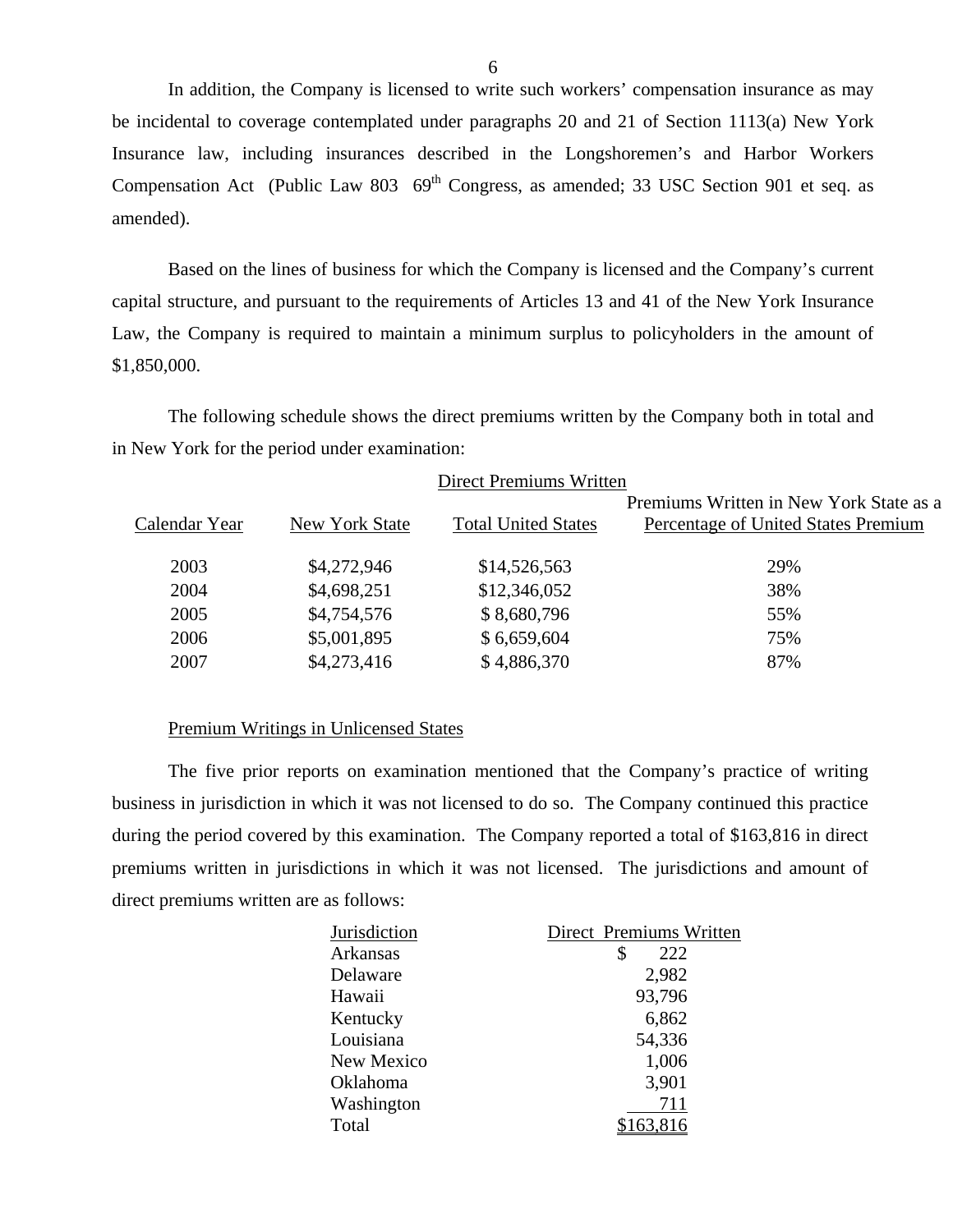<span id="page-8-0"></span>Management did not provide any documentation that granted the Company the authority to do insurance business in the above jurisdictions where it had direct written premiums.

The prior report on examination recommended that the Company provide a copy of the report on examination to the insurance departments in the jurisdictions where it is insuring risks without having an appropriate license. The Company did not comply with the recommendation. It is therefore recommended that the Company write insurance business only in the jurisdictions that it is licensed to do such business.

#### C. Business Strategy Plan

The Company's business strategy plan states in part the following:

". . . the strategy of the Church Insurance Company is to continue a systematic and orderly downsizing until it gets to the point where it can eventually be sold and its remaining capital returned to its parents, CPF. . . "

However, the business strategy plan provides no detail as to how the Company will generate revenues to meet its future obligations and its goals for the next three years. Hence, it is recommended that the Company develop a more comprehensive three-year business plan and submit such plan to the Department.

#### D. Reinsurance

#### Assumed

The Company is primarily a direct writer but assumes a small amount of business as reported in Schedule F of its annual statement. As of December 31, 2007, the Company assumed \$1,780,000 of workers' compensation premiums from Church Insurance Company of Vermont, its affiliate.

#### Ceded

The following is a summary of the ceded reinsurance contracts the Company has in effect as of December 31, 2007: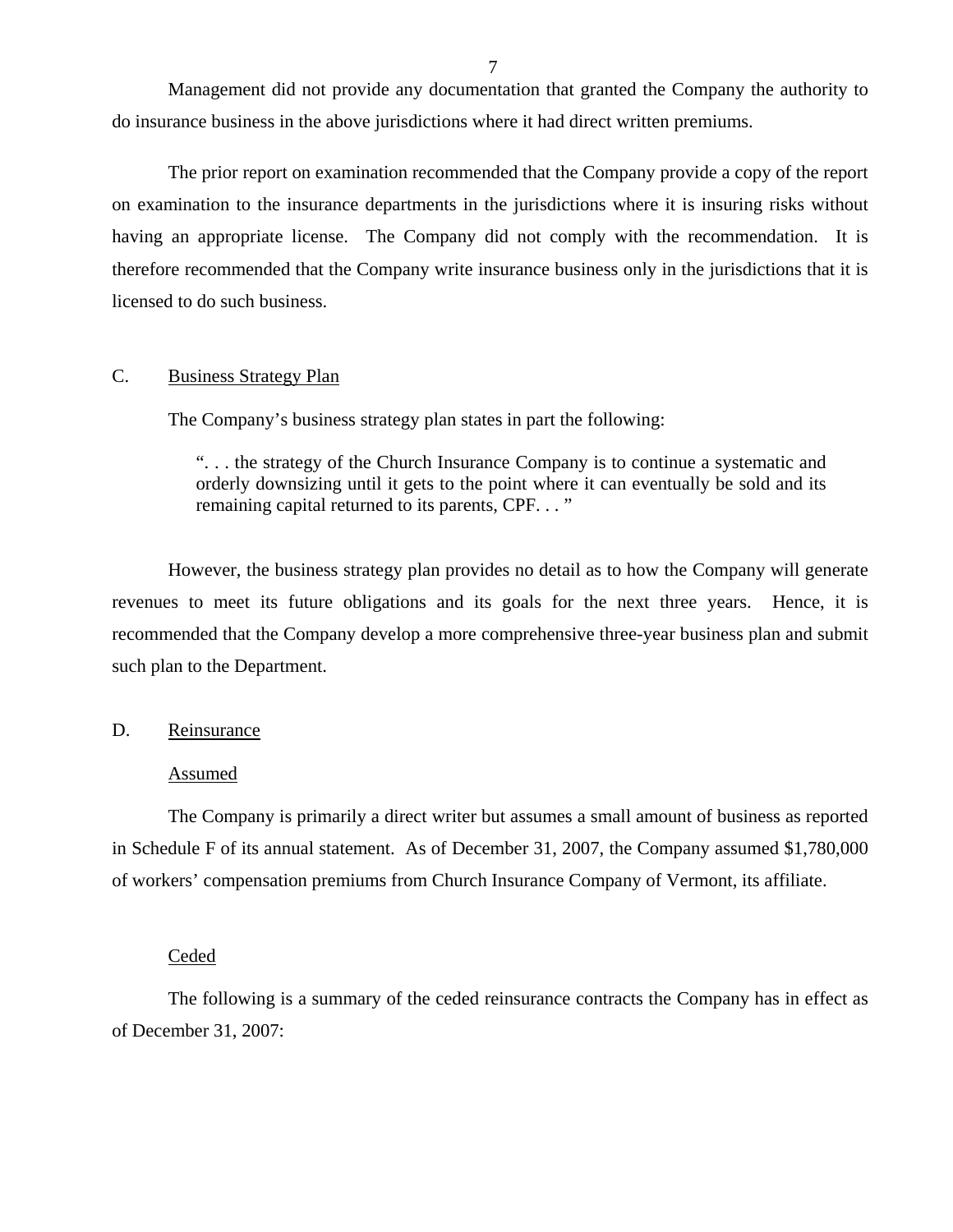|                                               | 8                                                                                                 |
|-----------------------------------------------|---------------------------------------------------------------------------------------------------|
| <b>Type of Treaty</b>                         | Cessions                                                                                          |
| Quota Shares                                  |                                                                                                   |
| Boiler and Machinery<br>100% Authorized       | 100% quota share shall not exceed<br>\$25,000,000 for any one policy any one equipment breakdown. |
| Property                                      |                                                                                                   |
| Property per risk excess of Loss              |                                                                                                   |
| 3-layers<br>100% Authorized                   | \$10,000,000 excess of \$500,000 each risk<br>any one loss occurrence.                            |
| <b>Catastrophe Cover</b>                      |                                                                                                   |
| 3-layers<br>100% Authorized                   | \$20,000,000, excess of \$4,000,000 each risk<br>any one loss occurrence.                         |
| Casualty                                      |                                                                                                   |
| Excess of loss<br>2-layers<br>100% Authorized | \$4,500,000 excess of \$500,000 each any one loss occurrence.                                     |

The Company also has a property facultative reinsurance, with a coverage limit of \$15,000,000, above the excess coverage.

All ceded reinsurance agreements in effect as of the examination date were reviewed and found to contain the required clauses, including an insolvency clause meeting the requirements of Section 1308 of the New York Insurance Law.

Examination review of the Schedule F data reported by the Company in its filed annual statement was found to accurately reflect its reinsurance transactions. Additionally, management has represented that all material ceded reinsurance agreements transfer both underwriting and timing risk as set forth in NAIC Accounting Practices and Procedures Manual, Statements of Statutory Accounting Principles ("SSAP") No. 62.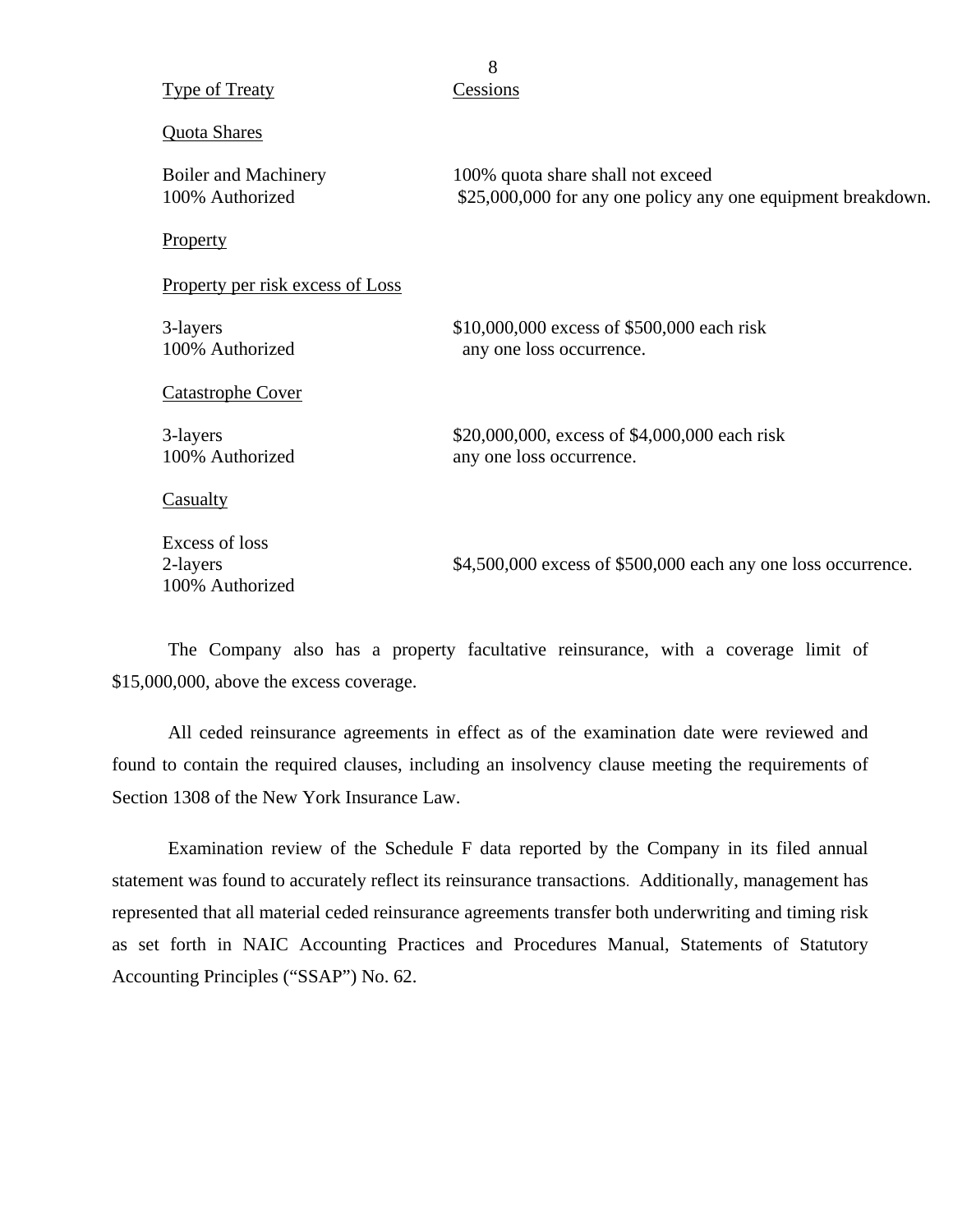<span id="page-10-0"></span>E. Holding Company System

The Company is a wholly-owned subsidiary of the Church Pension Fund ("CPF"), a New York corporation, which administers the clergy pension system of the Episcopal Church.

Church Insurance Company is exempted from Article 15 of the New York Insurance Law. However, pursuant to Department Circular Letter No. 17 (2001), the Company is required to furnish the Department with a copy of its latest insurance holding company system annual registration statement ("Form B") within 120 days following the close of the ultimate holding company's fiscal year. The Circular Letter further directs the Company as follows:

"Until further notice, every domestic insurer that is exempt from the provisions of Article 15 of the New York Insurance Law is hereby directed, pursuant to Section 308 of the New York Insurance Law, to furnish this Department with future copies of such filings referenced … above, and any amendments thereto, at the same time that they are filed with any other state. If the insurer is not required to file Form B in another state, the information contained in NAIC Form B must be filed with the Department within 120 days following the close of the ultimate holding company's fiscal year."

A review of the Company's filed Form-B for 2003 through 2006 revealed that the Company did not disclose its service agreement (CPF CIC Agreement- Office Facilities & Equipment) with the parent, the Church Pension Fund. It is recommended that the Company disclose its service agreements with its parent Church Pension Fund in the annual Form B filings in accordance with the Department Circular Letter No. 17 (2001).

The following is a chart of the Church Pension Fund holding company:

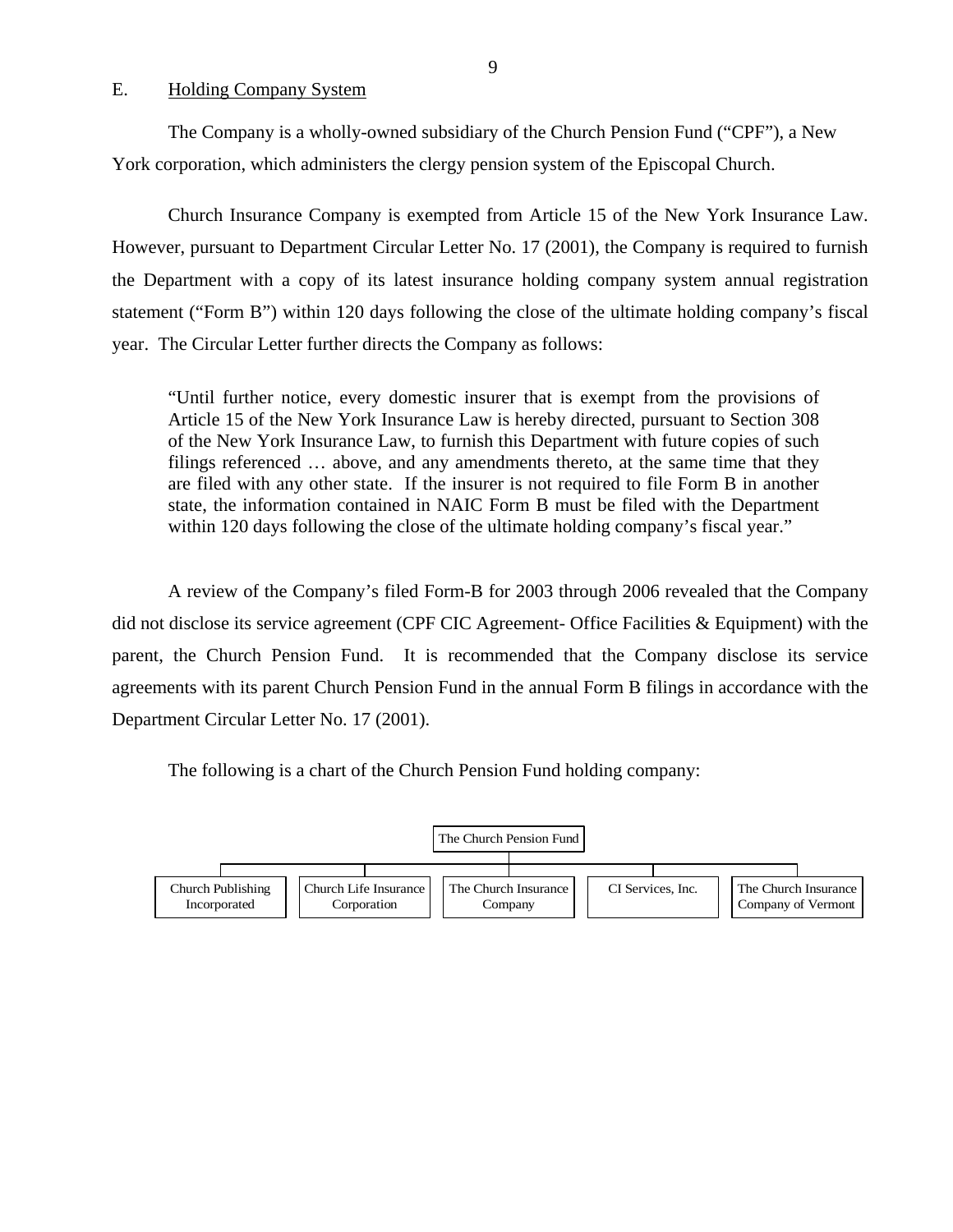As of December 31, 2007, the Company was party to the following agreements with affiliated entities:

#### Services and Facilities Agreement

Effective January 1, 2003, the Company entered into services and facilities agreement with its parent, Church Pension Fund ("CPF"). The agreement is effective for a period of one year and automatically renews unless both parties agree in writing otherwise. The agreement engages CPF to provide the Company with office supplies, access to office equipment, office space, and other support services as may be necessary from time to time in connection with the Company's activities. Pursuant to the agreement, the Company agrees to pay CPF on a cost reimbursement basis.

#### Services and Facilities Agreement

The Company entered into services and facilities agreement, effective January 1, 2003, with its affiliate Church Pension Group Services Corporation ("CPGSC"). The agreement engages CPGSC to provide to the Company, administrative assistance, personnel assistance, financial and personnel administration services, accounting, bookkeeping, cash management, payroll, benefits administration, and other similar services on as needed basis. In addition, the CPGSC shall provide the Company such other support services as may be necessary from time to time in connection with the Company's activities. Pursuant to the agreement, the Company agrees to pay CPGSC compensation on a cost reimbursement basis.

#### Services Agreement

The Company entered into a service agreement, effective January 1, 2007 with its affiliate the Church Insurance Agency Corporation ("CIAC"). The Company appoints CIAC to provide it with client support, risk management and claims services. The Company compensates the CIAC a commission of twelve percent of premiums written annually.

#### Workers Compensation Reinsurance Agreement

The Company and Church Insurance Company of Vermont are parties to a workers compensation reinsurance agreement effective from June 1, 2005. The agreement allows the Company to assume worker' compensation business from the Church Insurance Company of Vermont.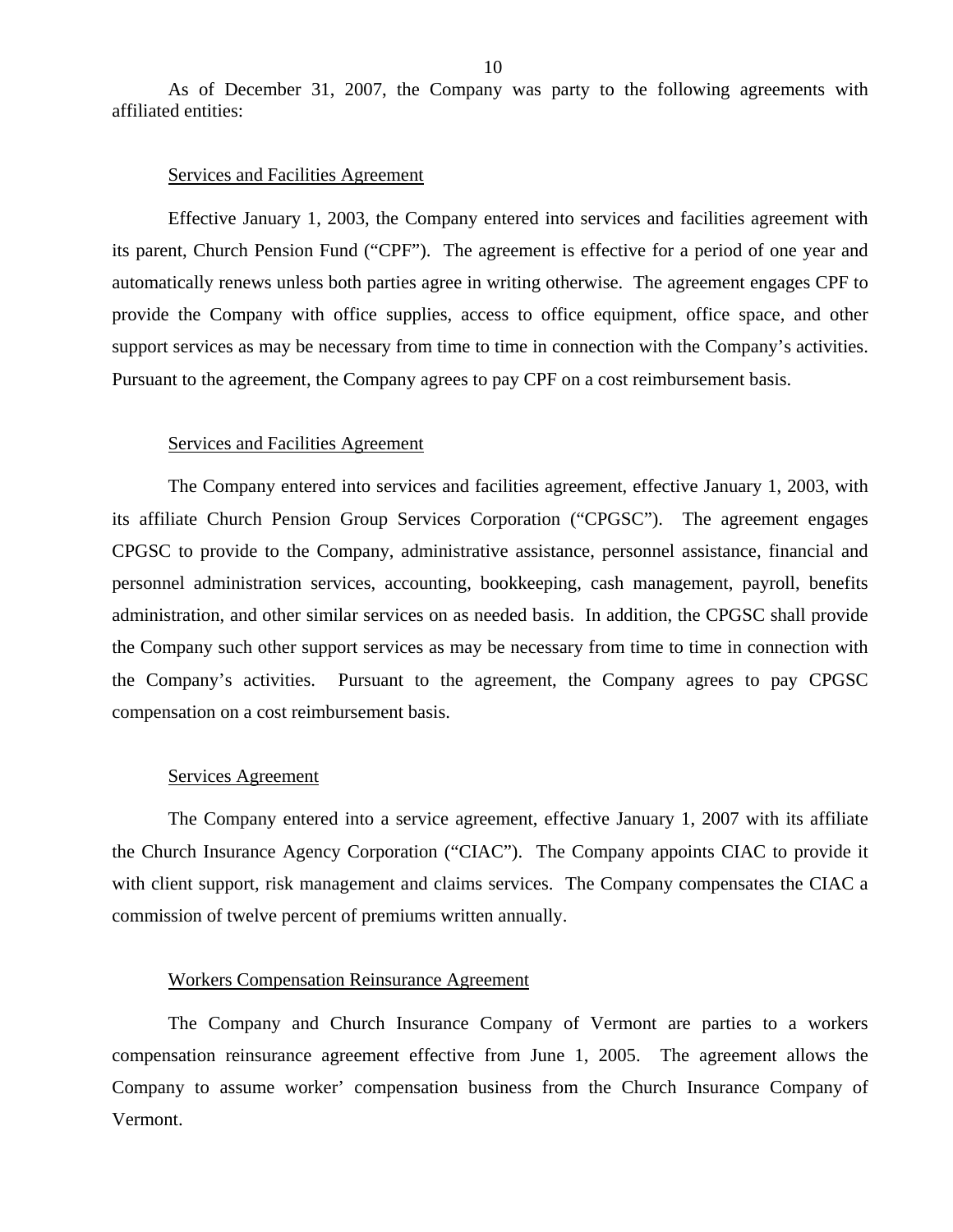#### Department Circular Letter No. 17 (2001)

Circular Letter No. 17 (2001) further provides, in pertinent part, that beginning September 1, 2001, every authorized domestic insurer that is exempted from the provisions of Article 15 of the New York Insurance Law is directed, pursuant to Section 308 of the New York Insurance Law to furnish the Department with a Form CL 17 (2001), at least 30 days in advance of entering into any service contracts, cost-sharing arrangements or reinsurance agreements with an affiliate.

The examination review of all of the Company's inter-company service agreements revealed that three agreements with its affiliates (CIAC agreement of 2007, CPGSC agreement, and CPF agreement) were required to be filed on Form-CL 17, with the Department at least thirty days in advance of entering into the agreements, pursuant to Department Circular Letter No. 17 (2001). The Company did not file such agreements as required. It is recommended that the Company file Form CL 17 with the Department in accordance with the Department Circular Letter No. 17 (2001).

#### F. Significant Operating Ratios

The following ratios have been computed as of December 31, 2007, based upon the results of this examination:

| Net premiums written in 2007 to surplus as regards policyholders                       | .31 to 1 |
|----------------------------------------------------------------------------------------|----------|
| Liabilities to liquid assets (cash and invested assets less investments in affiliates) | 86.51%   |
| Premiums in course of collection to surplus as regards policyholders                   | 11.00%   |

The above ratios are within the benchmark ranges set forth in the Insurance Regulatory Information System of the National Association of Insurance Commissioners.

It is noted that the Company has failed IRIS ratio-5 (Two-Year Operating Ratio), consistently since previous examination. The Company asserted that the unusual value of the IRIS ratio-5 during the current year was as a result of three claims valued at \$2.4 million and a decrease in premium written.

The underwriting ratios presented below are on an earned/incurred basis and encompass the five-year period covered by this examination: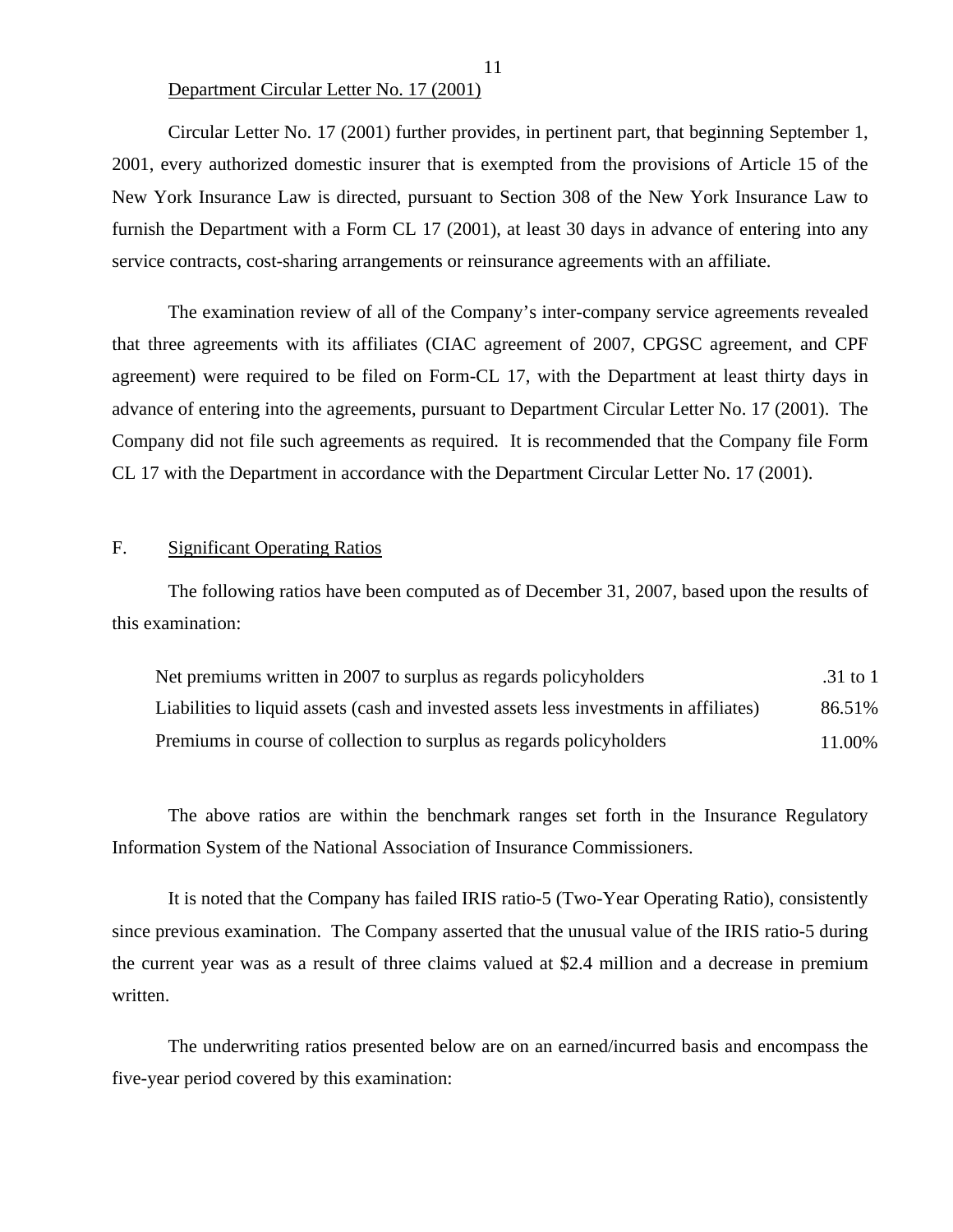|                                              | Amounts      | Ratios  |
|----------------------------------------------|--------------|---------|
| Losses and loss adjustment expenses incurred | \$43,816,186 | 107.98% |
| Other underwriting expenses incurred         | 21,276,155   | 52.43   |
| Net underwriting loss                        | (24,513,421) | (60.41) |
| Premiums earned                              | \$40,578,920 | 100.00% |

### G. Accounts and Records

#### Investments

The Company did not disclose the method of its bond investment amortization in its Notes to the Financial Statement and the General Interrogatories as required by SSAP No. 26. It is recommended the Company disclose its method of bond amortization in its Notes to the Financial Statements in accordance with the SSAP No. 26.

In addition, the Company indicated in item 5 of the Notes to the Financial Statements, for the years 2003 through 2007, that it did not have any investment in loan-backed securities. However, Schedule-D of the Company's annual statement reveals that the Company has investments in loanbacked securities. These securities represent 7.95 percent of the Company's reported surplus to policyholders. It is recommended that the Company exercise due care in completing its Notes to Financial Statements in all future filed annual statements.

Additionally, some of the foreign investments listed in Schedule-D were misclassified as domestic instead of foreign investments in other countries and in Canada. It is recommended that the Company exercise due care in classifying foreign investments in the Schedule-D of the annual statement.

#### Custodian Agreements

Effective March 30, 2001, the Company entered into a custody agreement with the Northern Trust Company of New York. A review of the agreement revealed that it lacked some of the NAIC's suggested protective covenants provisions. It should be noted that three previous examination reports (1993, 1999 and 2002) made similar recommendations, which were agreed to by the Company's management. Nevertheless, the Company has not complied with the recommendation.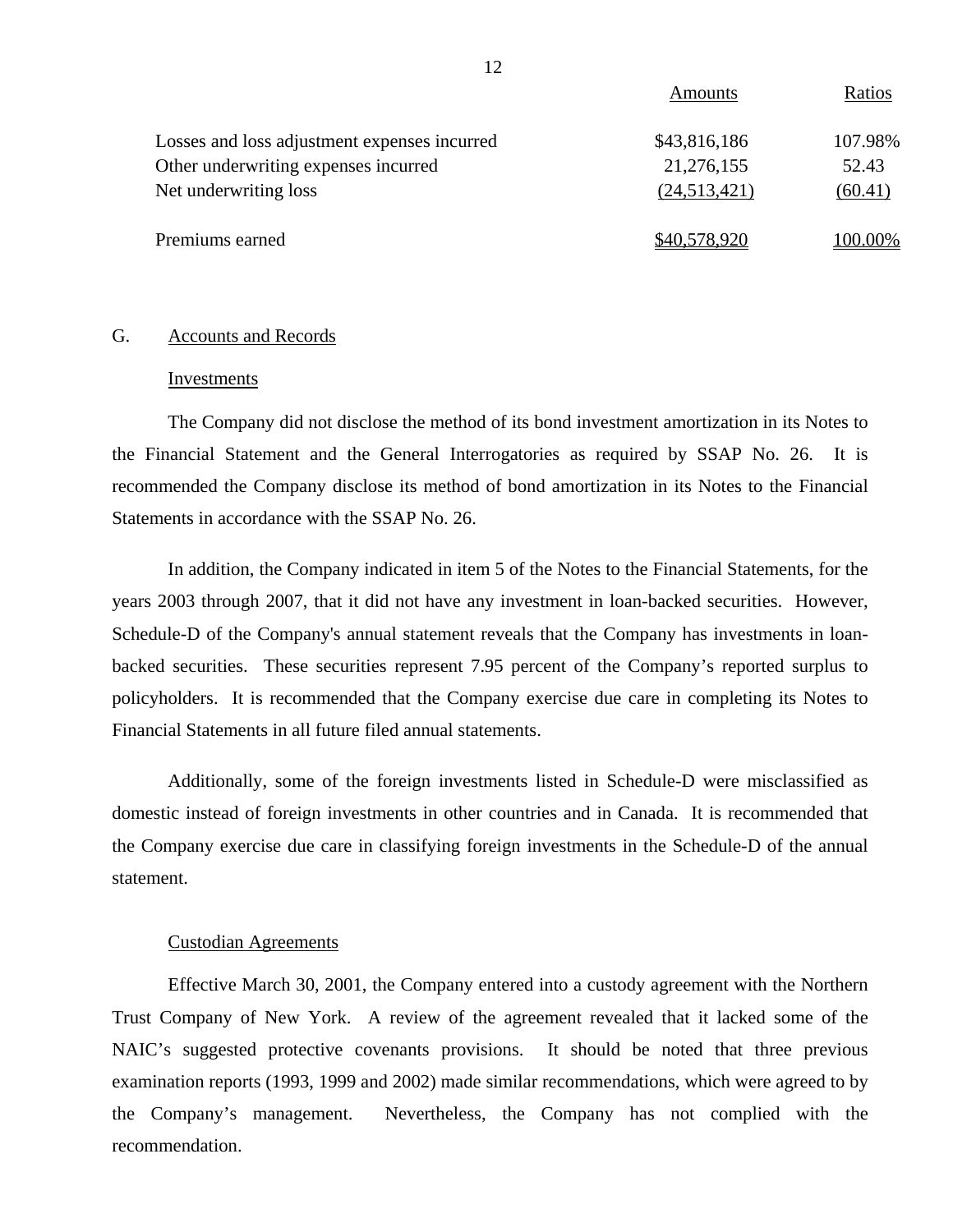It is again recommended that the Company amend its custodian agreement to include all the protective covenants and provisions as set forth in the NAIC Financial Condition Examiners Handbook.

#### Company's Audit Contract with Certified Public Accountant

The Company's contract with its certified public accountants ("CPA") did not comply with Department Regulation 118, which states in part as follows:

"…Such contract must specify that:

(a) on or before May 31st, the CPA shall provide an audited financial statement of such insurer and of any subsidiary required by section 307(b)(1) of the Insurance Law together with an opinion on the financial statements of such insurer and any such subsidiary for the prior calendar year and an evaluation of the insurer's and any such subsidiary's accounting procedures and internal control systems as are necessary to the furnishing of the opinion;

(b) any determination by the CPA that the insurer has materially misstated its financial condition as reported to the superintendent or that the insurer does not meet minimum capital or surplus to policyholder requirements set forth in the Insurance Law shall be given by the CPA, in writing, to the superintendent within 15 calendar days following such determination; and

(c) the work-papers and any communications between the CPA and the insurer relating to the audit of the insurer shall be made available for review by the superintendent at the offices of the insurer, at the Insurance Department or at any other reasonable place designated by the superintendent."

It is recommended that the Company ensure that the contract with its CPA firm comply with the requirements of Department Regulation 118.

#### Reinsurance recoverable more than one year past due

The Company's admitted asset for Reinsurance recoverable on loss and loss adjustment expenses includes a significant amount that was more than one year past due. It is noted that the Company also reported a Reserve for doubtful recoveries and a Provision for reinsurance, which offsets most of the overdue balances; therefore, the surplus effect of these overdue reinsurance recoverable balances is immaterial. However, it is recommended that the Company review its overdue reinsurance recoverable balances and write off any items that are determined to be uncollectible.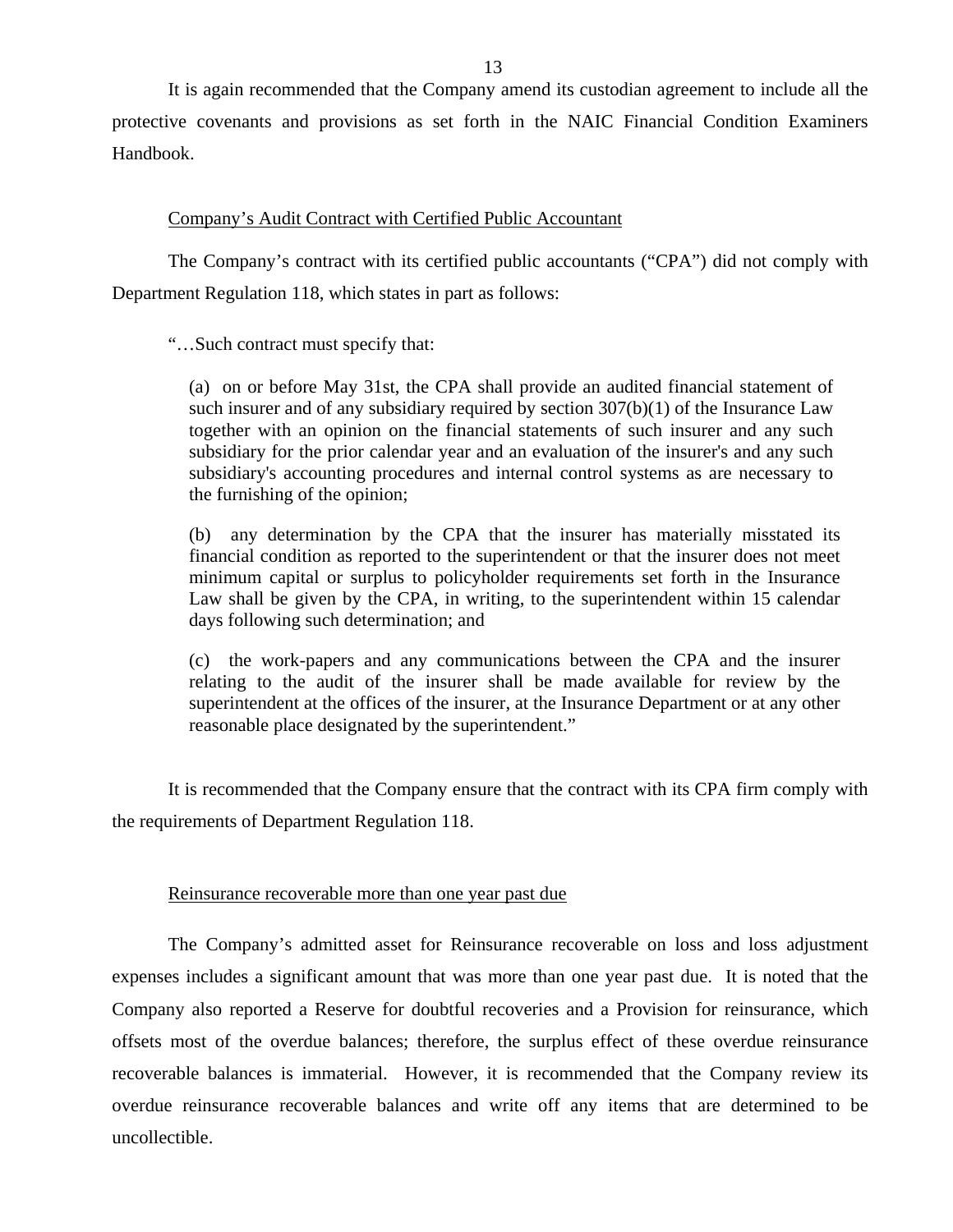# 14 **3. FINANCIAL STATEMENTS**

# A. Balance Sheet

The following shows the assets, liabilities and surplus as regards policyholders as of December 31, 2007 as determined by this examination and as reported by the Company:

|                                           | Examination  |                      |              | Company      | Surplus              |
|-------------------------------------------|--------------|----------------------|--------------|--------------|----------------------|
| Assets                                    |              | Assets Not           | Net Admitted | Net Admitted | Increase             |
|                                           | Assets       | Admitted             | Assets       | Assets       | (Decrease)           |
| <b>Bonds</b>                              | \$39,990,188 | \$<br>$\overline{0}$ | \$39,990,188 | \$39,990,188 | \$<br>$\overline{0}$ |
| Preferred stocks                          | 130.323      | $\theta$             | 130.323      | 130.323      | $\theta$             |
| Cash, cash equivalents and short-term     |              |                      |              |              |                      |
| investments                               | 1,882,933    | $\Omega$             | 1,882,933    | 1,882,933    | $\theta$             |
| Investment income due and accrued         | 354.369      | $\theta$             | 354,369      | 354.369      | $\theta$             |
| Uncollected premiums and agents' balances |              |                      |              |              |                      |
| in the course of collection               | 1,934,638    | 35,061               | 1,899,577    | 1,899,577    | $\mathbf{0}$         |
| Amounts recoverable from reinsurers       | 9,636,375    | 0                    | 9,636,375    | 9,636,375    | $\Omega$             |
| Receivables from parent, subsidiaries and |              |                      |              |              |                      |
| affiliates                                | 15,344       | $\Omega$             | 15,344       | 15,344       | $\Omega$             |
| Totals assets                             | \$53,944,170 | \$35,061             | \$53,909,109 | \$53,909,109 | 0                    |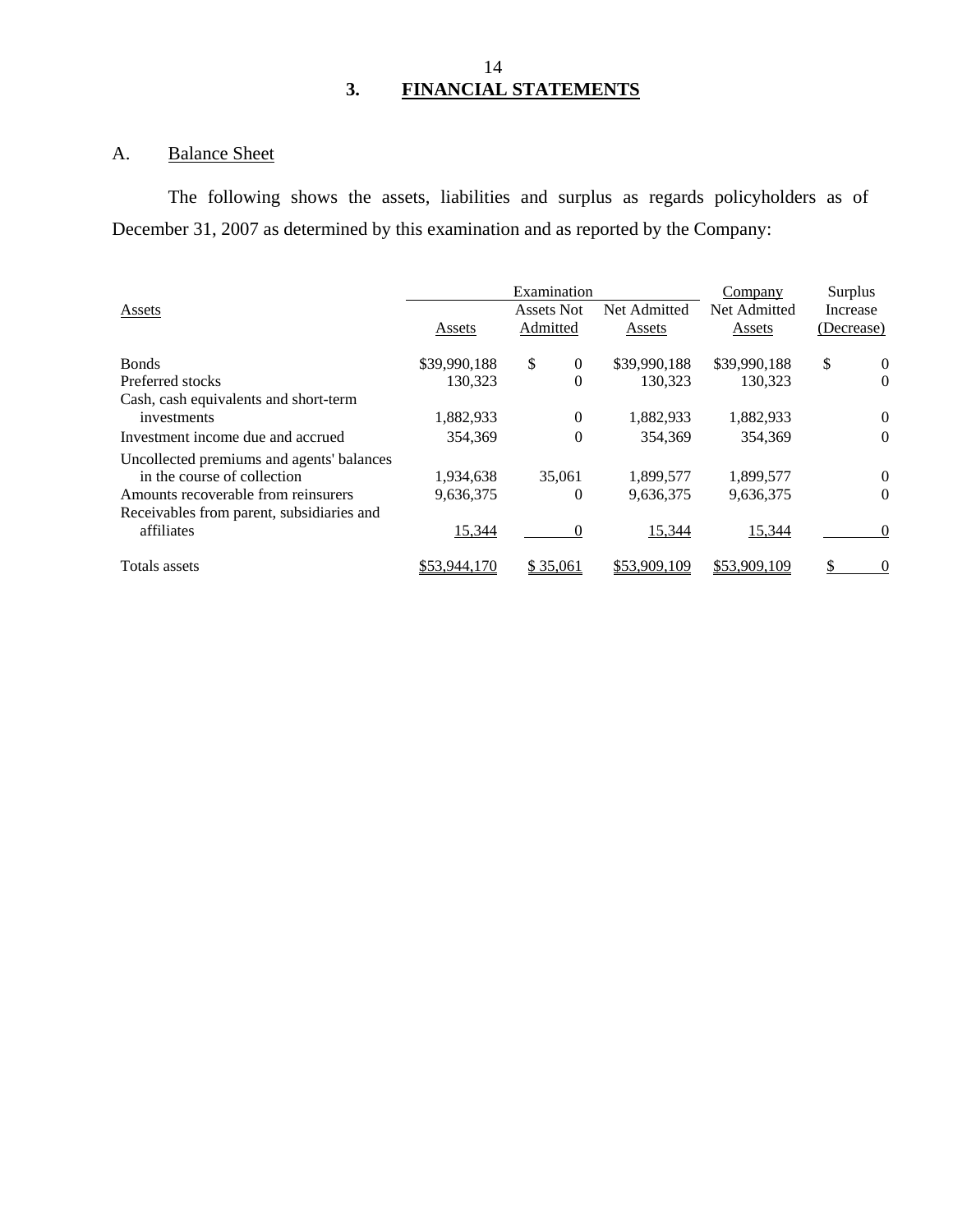Liabilities, Surplus and Other Funds Surplus

| Liabilities, Surprus and Other Funds                                  |              |                | <b>Surprus</b><br>Increase |
|-----------------------------------------------------------------------|--------------|----------------|----------------------------|
| Liabilities                                                           | Examination  | Company        | (Decrease)                 |
| Losses and loss adjustment expenses                                   | \$20,903,874 | \$19,303,874   | (1,600,000)                |
| Commissions payable, contingent commissions and other similar         |              |                |                            |
| charges                                                               | 33,750       | 33,750         |                            |
| Other expenses (excluding taxes, licenses and fees)                   | 506,344      | 506,344        |                            |
| Taxes, licenses and fees (excluding federal and foreign income taxes) | 97,727       | 97,727         |                            |
| Unearned premiums                                                     | 1,848,936    | 1,848,936      |                            |
| Advance premium                                                       | 8,507        | 8,507          |                            |
| Ceded reinsurance premiums payable (net of ceding commissions)        | 5,019,477    | 5,019,477      |                            |
| Funds held by company under reinsurance treaties                      | 534,160      | 534,160        |                            |
| Provision for reinsurance                                             | 2,046,529    | 2,046,529      |                            |
| Drafts outstanding                                                    | 242,017      | 242,017        |                            |
| Payable to parent, subsidiaries and affiliates                        | 650,690      | 650,690        |                            |
| Payable for securities                                                | 125,943      | 125,943        |                            |
| Reserve for doubtful recoveries                                       | 4,627,491    | 4,627,491      | $\theta$                   |
| <b>Total liabilities</b>                                              | \$36,645,445 | \$35,045,445   | \$(1,600,000)              |
| <b>Surplus and Other Funds</b>                                        |              |                |                            |
| Common capital stock                                                  | \$15,000,000 | \$15,000,000   |                            |
| Gross paid in and contributed surplus                                 | 46,100,000   | 46,100,000     |                            |
| Unassigned funds (surplus)                                            | (43,836,336) | (42, 236, 336) | \$(1,600,000)              |
| Surplus as regards policyholders                                      | \$17,263,664 | \$18,863,664   | \$(1,600,000)              |
| Total liabilities, surplus and other funds                            | \$59,909,109 | \$53,909,109   |                            |
|                                                                       |              |                |                            |

NOTE: The Company is exempt from federal income taxes as indicated by the Internal Revenue Service letter of approval dated May 25, 1982.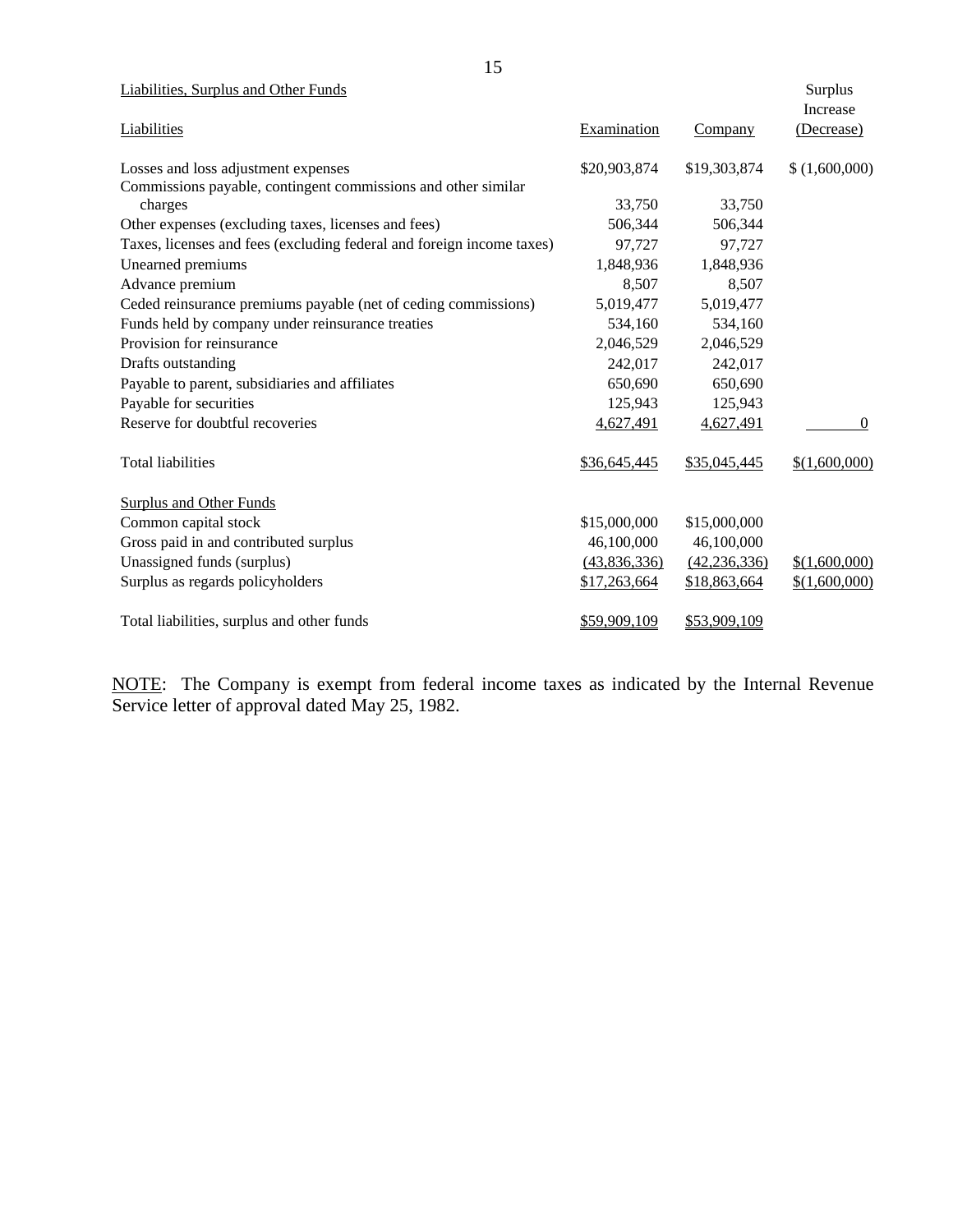# B. Underwriting and Investment Exhibit

Surplus as regards policyholders increased \$5,318,487 during the five-year examination period January 1, 2003 through December 31, 2007, detailed as follows:

| <b>Underwriting Income</b>                                                                          |                            |                  |
|-----------------------------------------------------------------------------------------------------|----------------------------|------------------|
| Premiums earned                                                                                     |                            | \$40,578,920     |
| Deductions:<br>Losses and loss adjustment expenses incurred<br>Other underwriting expenses incurred | \$43,816,186<br>21,276,155 |                  |
| Aggregate write-ins for underwriting deductions<br>Total underwriting deductions                    |                            | 65,092,341       |
| Net underwriting gain or (loss)                                                                     |                            | \$(24,513,421)   |
| <b>Investment Income</b>                                                                            |                            |                  |
| Net investment income earned                                                                        | \$9,120,916                |                  |
| Net realized capital gain                                                                           | 1,038,095                  |                  |
| Net investment gain or (loss)                                                                       |                            | 10,159,011       |
| Other Income                                                                                        |                            |                  |
| Net gain or (loss) from agents' or premium balances charged off                                     | \$<br>40,056               |                  |
| Miscellaneous                                                                                       | 5,670,263                  |                  |
| Reinsurance recoverable write offs                                                                  | (6,321,119)                |                  |
| Installment fees                                                                                    | 56,852                     |                  |
| Allowance for uncollectible reinsurance                                                             | (2,457,671)                |                  |
| Service fee income                                                                                  | 1,766,684                  |                  |
| Total other income                                                                                  |                            | \$(1,244,935)    |
| Net income                                                                                          |                            | $$$ (15,599,345) |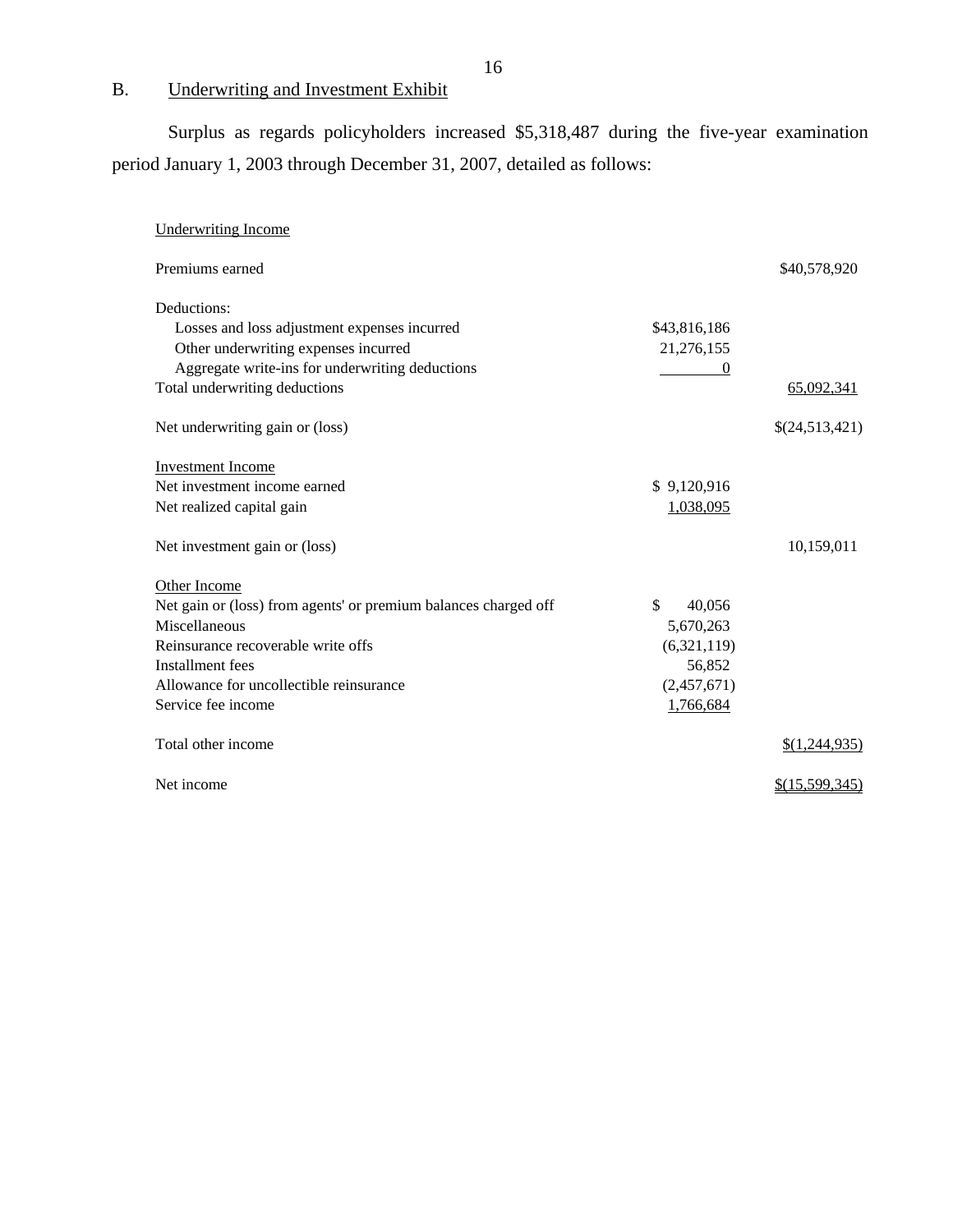| Surplus as regards policyholders per report on                |              |                  |                |              |
|---------------------------------------------------------------|--------------|------------------|----------------|--------------|
| Examination as of December 31, 2002                           |              |                  |                | \$11,945,177 |
|                                                               | Gains in     |                  | Losses in      |              |
|                                                               |              | <b>Surplus</b>   | <b>Surplus</b> |              |
| Net income                                                    | \$           | $\boldsymbol{0}$ | \$15,599,345   |              |
| Net unrealized capital gains or (losses)                      |              |                  | 9,833          |              |
| Change in net unrealized foreign exchange capital gain (loss) |              |                  |                |              |
| Change in net deferred income tax                             |              |                  |                |              |
| Change in non-admitted assets                                 |              | 476,990          |                |              |
| Change in provision for reinsurance                           |              | 1,450,675        |                |              |
| Surplus adjustments paid in                                   | 19,000,000   |                  |                |              |
| Total gains and losses                                        | \$20,927,665 |                  | \$15,609,178   |              |
| Net increase (decrease) in surplus                            |              |                  |                | 5,318,487    |
| Surplus as regards policyholders per report on                |              |                  |                |              |
| examination as of December 31, 2007                           |              |                  |                | \$17.263.664 |

### **4. LOSSES AND LOSS ADJUSTMENT EXPENSES**

The examination liability for the captioned item of \$20,903,874 is \$1,600,000 more than \$19,303,874 reported by the Company as of December 31, 2007. The examination analysis was conducted in accordance with generally accepted actuarial principles and practices and was based on statistical information contained in the Companies internal records and in its filed annual statements.

#### **5. MARKET CONDUCT ACTIVITIES**

In the course of this examination, a review was made of the manner in which the Company conducts its business and fulfills its contractual obligations to policyholders and claimants. The review was general in nature and is not to be construed to encompass the more precise scope of a market conduct investigation, which is the responsibility of the Market Conduct Unit of the Property Bureau of this Department.

The general review was directed at practices of the Company in the following areas:

- A. Underwriting
- B. Rating
- C. Claims and complaint handling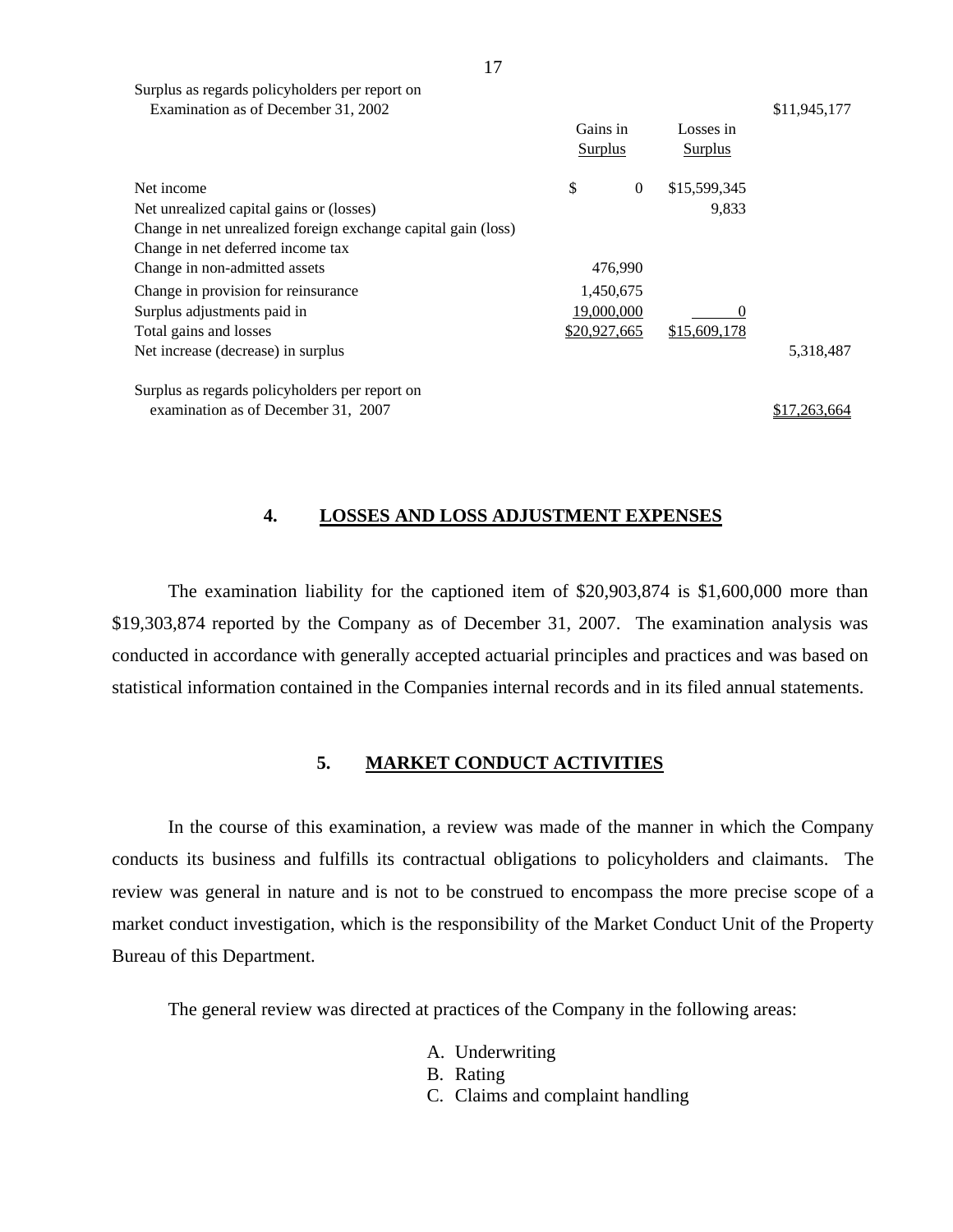As part of the Company complaint handling function, the Company did not maintain an ongoing central log to register and monitor all complaint activity as required by Department Regulation 64 and Department Circular No. 11 (June 5, 1978). Therefore, it is recommended that the Company maintain an ongoing central complaint log pursuant to Department Regulation 64 and Department Circular No. 11 (June 5, 1978).

#### **6. COMPLIANCE WITH PRIOR REPORT ON EXAMINATION**

The prior report on examination contained eighteen recommendations as follows (page numbers refer to the prior report):

#### ITEM PAGE NO.

5

- A. Management
	- i. It is recommended that the Company take due care to correctly complete the jurat page of its annual statement so as to include only current directors or trustees.

The Company has complied with this recommendation.

ii. It is also recommended that the Company comply with Article III, Section 1 of its own by-laws and Article  $1201(a)(5)(B)(v)$  of the New York Insurance Law and maintain at least thirteen members on its board of directors. 5

The Company has complied with this recommendation.

iii. It is recommended that board members who are unable or unwilling to attend meetings consistently should resign or be replaced. 5

The Company has complied with this recommendation.

iv. It is recommended that the Company comply with its by-laws and staff its audit committee only with members of its board of directors. 6

The Company has complied with this recommendation.

v. It is recommended that the board of directors ratify the election of the audit committee members. 6

The Company has complied with this recommendation.

vi. It is recommended that the Company comply with its by-laws and refrain from including Company employees as members of its audit committee. 6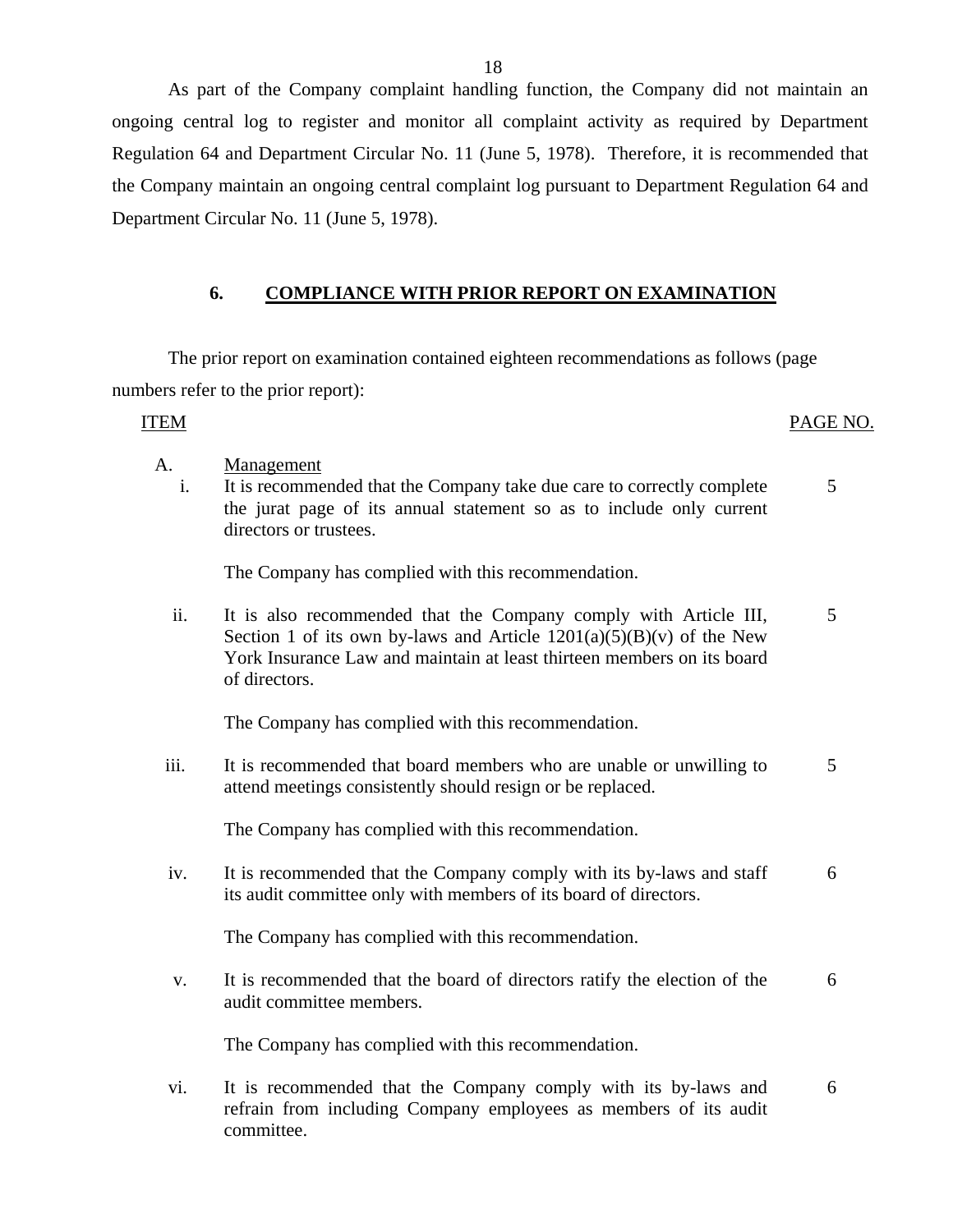9

The Company has complied with this recommendation.

B. Territory and Plan of Operation

It is recommended that the Company provide a copy of this report on examination to the insurance departments in the jurisdictions where it is insuring risks without having an appropriate license.

The Company has not complied with this recommendation and a recommendation relative thereto is stated in this report.

C. Reinsurance

It is recommended that the Company amend the loss reserve section of 12 its property catastrophe excess of loss reinsurance agreement to comply with Section 79.5(a)(2)(iii) of Department Regulation 133.

The Company has complied with this recommendation.

- D. Holding Company System
	- i. It is recommended that the Company comply with all future filing 13 requirements of Department Circular Letters.

The Company has not complied with this recommendation and a similar recommendation is repeated in this report.

ii. It is also recommended that the Company file its holding company 13 registration statements in a timely manner pursuant to the provisions of Department Circular Letter No. 17 (2001).

The Company has not complied with this recommendation and a similar recommendation is repeated in this report.

iii. It is recommended that future filings of Form CL 17 (2001) be filed in 16 the timeframe established by the provisions of Department Circular Letter No. 17 (2001).

The Company has not complied with this recommendation and a similar recommendation is repeated in this report.

iv. It is recommended that the Company file a Form CL 17 (2001) in order 16 to disclose the agency relationship with CIAC.

The Company has not complied with this recommendation and a similar recommendation is repeated in this report.

E. Custodian Agreement

It is recommended that the Company amend its custodian agreement 17 with the Northern Trust Company of New York to include the missing protective covenants designated in the National Association of Insurance Commissioners' Examiners Handbook as being representative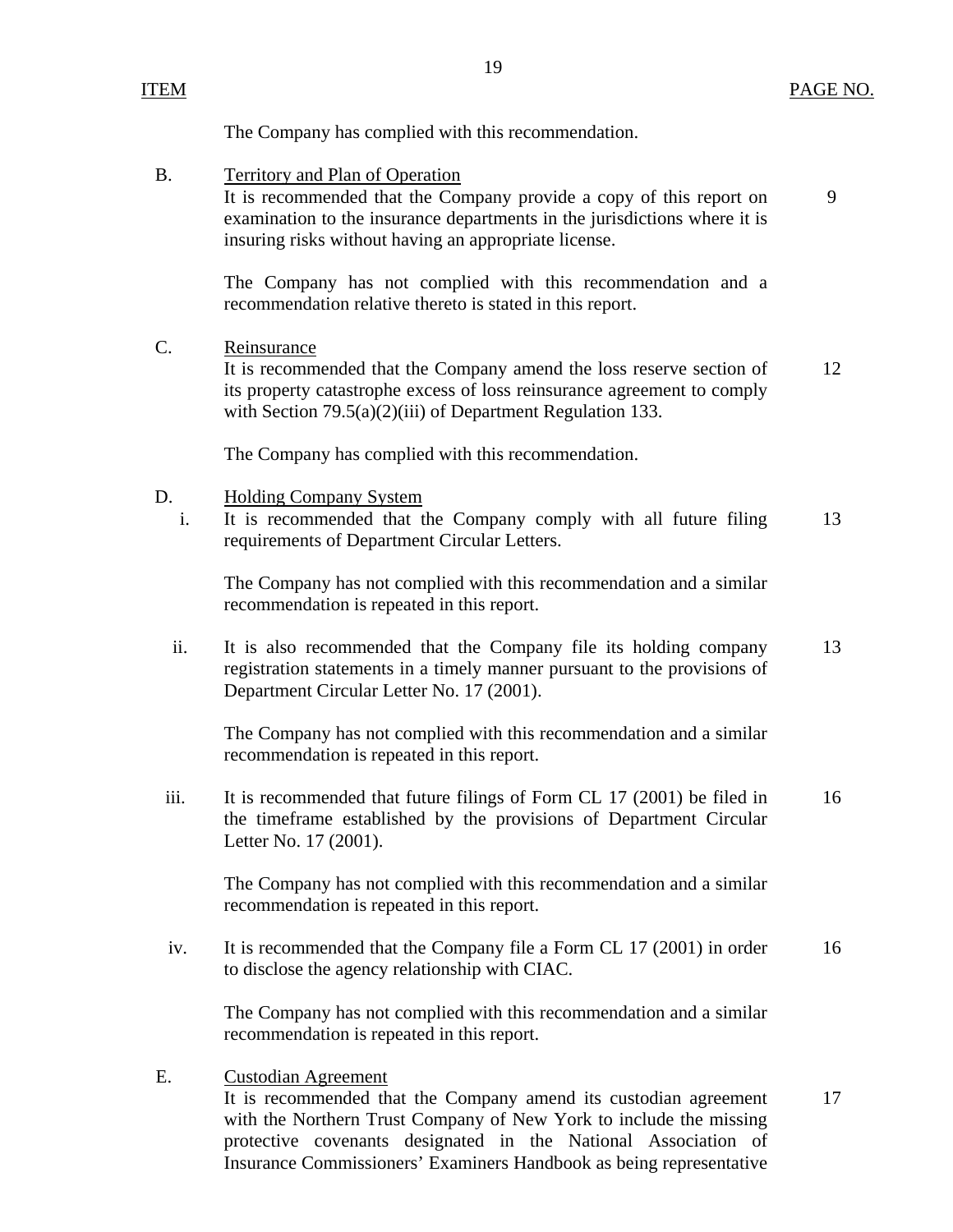of good business practices.

The Company has not complied with this recommendation and a similar recommendation is repeated in this report.

- F. Abandoned Property Law
	- i. It is recommended that the Company file abandoned property reports on 17 a timely basis pursuant to the provisions of Section 1316 of the New York Abandoned Property Law.

The Company has complied with this recommendation.

ii. It is also recommended that the Company investigate all drafts that have 17 not been cleared within six months and make a concerted effort to locate the payees.

The Company has complied with this recommendation.

- G. Accounts and Records
	- i. It is recommended that the Company follow NAIC Annual Statement 18 Instructions when compiling data for DCC and A&O expenses.

The Company has complied with this recommendation.

ii. It is recommended that the Company take due care to properly compile 18 the appropriate data regarding claim counts, including the number reported, closed with payment and outstanding.

The Company has complied with this recommendation.

iii. It is also recommended that the Company consistently apply its method 18 of compiling claim counts.

The Company has complied with this recommendation.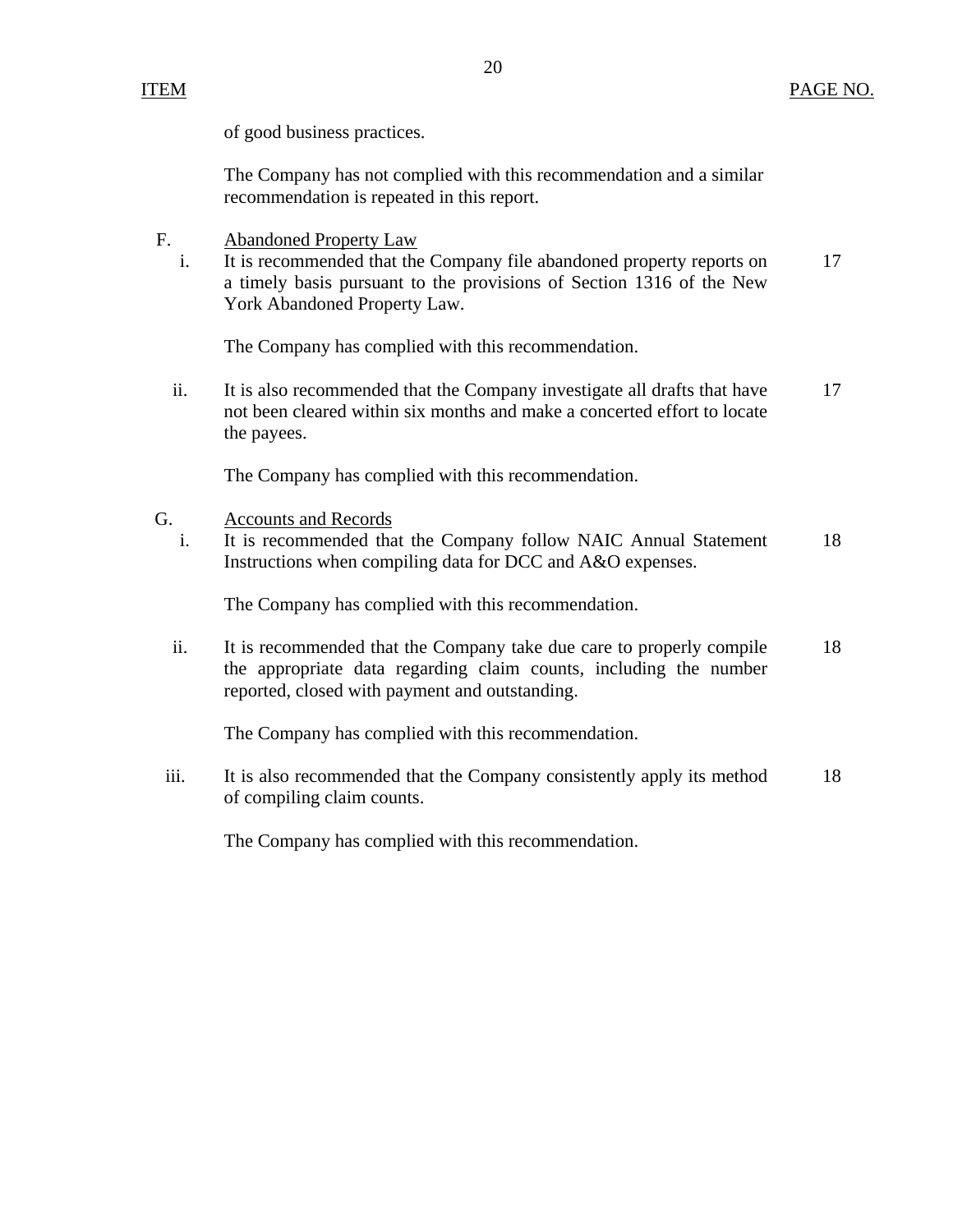#### 21

# **7. SUMMARY OF COMMENTS AND RECOMMENDATIONS**

### <span id="page-22-0"></span>ITEM PAGE NO.

| A.<br>i.        | <b>Territory and Plan of Operation</b><br>It is recommended that the Company write insurance business only in<br>the jurisdictions that it is license to do such business.                                                                  | $\overline{7}$ |
|-----------------|---------------------------------------------------------------------------------------------------------------------------------------------------------------------------------------------------------------------------------------------|----------------|
| <b>B.</b><br>i. | <b>Business Strategy Plan</b><br>It is recommended that the Company develop a more comprehensive<br>three-year business plan and submit such plan to the New York<br>Insurance Department.                                                  | $\tau$         |
| C.<br>i.        | <b>Holding Company System</b><br>It is recommended that the Company disclose its service agreements<br>with its parent Church Pension Fund in the annual Form B filings in<br>accordance with the Department Circular Letter No. 17 (2001). | 9              |
| ii.             | It is recommended that the Company file Form CL 17 with the<br>Department in accordance with the Department Circular Letter No. 17<br>(2001).                                                                                               | 11             |
| D.<br>i.        | <b>Accounts and Records</b><br>It is recommended the Company disclose its method of bond<br>amortization in its Notes to the Financial Statements in accordance with<br>the SSAP No. 26.                                                    | 12             |
| ii.             | It is recommended that the Company exercise due care in completing its<br>Notes to Financial Statements in all future filed annual statements.                                                                                              | 12             |
| iii.            | It is recommended that the Company exercise due care in classifying<br>foreign investments in the Schedule-D of the annual statement.                                                                                                       | 12             |
| iv.             | It is recommended that the Company amend its custodian agreement to<br>include all the protective covenants and provisions as set forth in the<br><b>NAIC Financial Condition Examiners Handbook.</b>                                       | 13             |
| V.              | It is recommended that the Company ensure that the contract with its<br>CPA firm comply with the requirements of Department Regulation 118.                                                                                                 | 13             |
| vi.             | It is recommended that the Company review its overdue reinsurance<br>recoverable balances and write off any items that are determined to be<br>uncollectible.                                                                               | 13             |
| E.              | <b>Market Conduct Activities</b>                                                                                                                                                                                                            |                |
| i.              | It is recommended that the Company maintain an ongoing central<br>complaint log pursuant to Department Regulation 64 and Department<br>Circular No. 11 (June 5, 1978).                                                                      | 18             |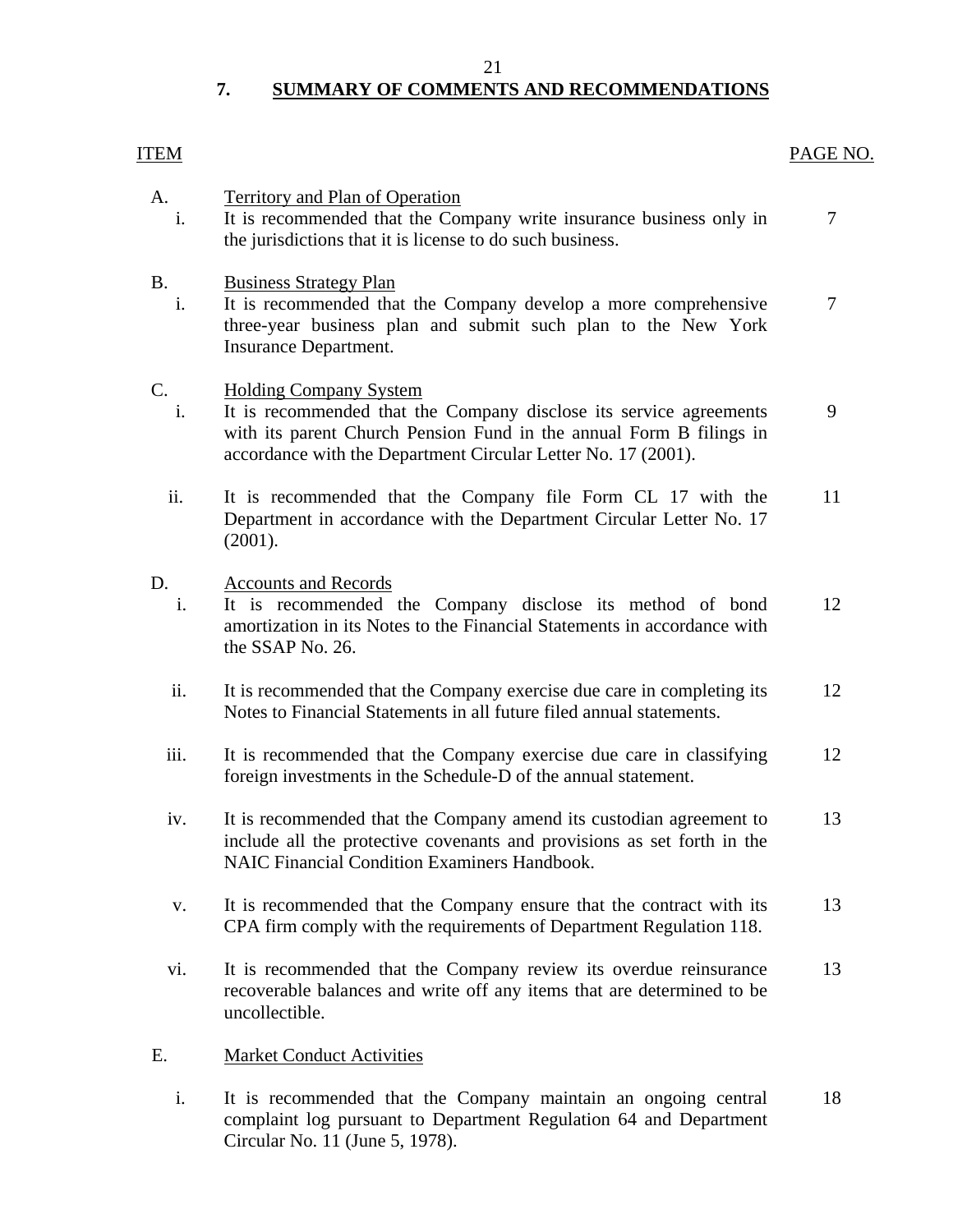Respectfully submitted,

 $\sqrt{s}$ /s/

 Moses Egbon, CFE Senior Examiner

STATE OF NEW YORK ) )SS:  $\mathcal{L}$ COUNTY OF NEW YORK )

MOSES EGBON, being duly sworn, deposes and says that the foregoing report, subscribed by him, is true to the best of his knowledge and belief.

 $\sqrt{s}$ 

Moses Egbon,

Subscribed and sworn to before me

this  $\qquad \qquad \text{day of} \qquad \qquad 2009.$